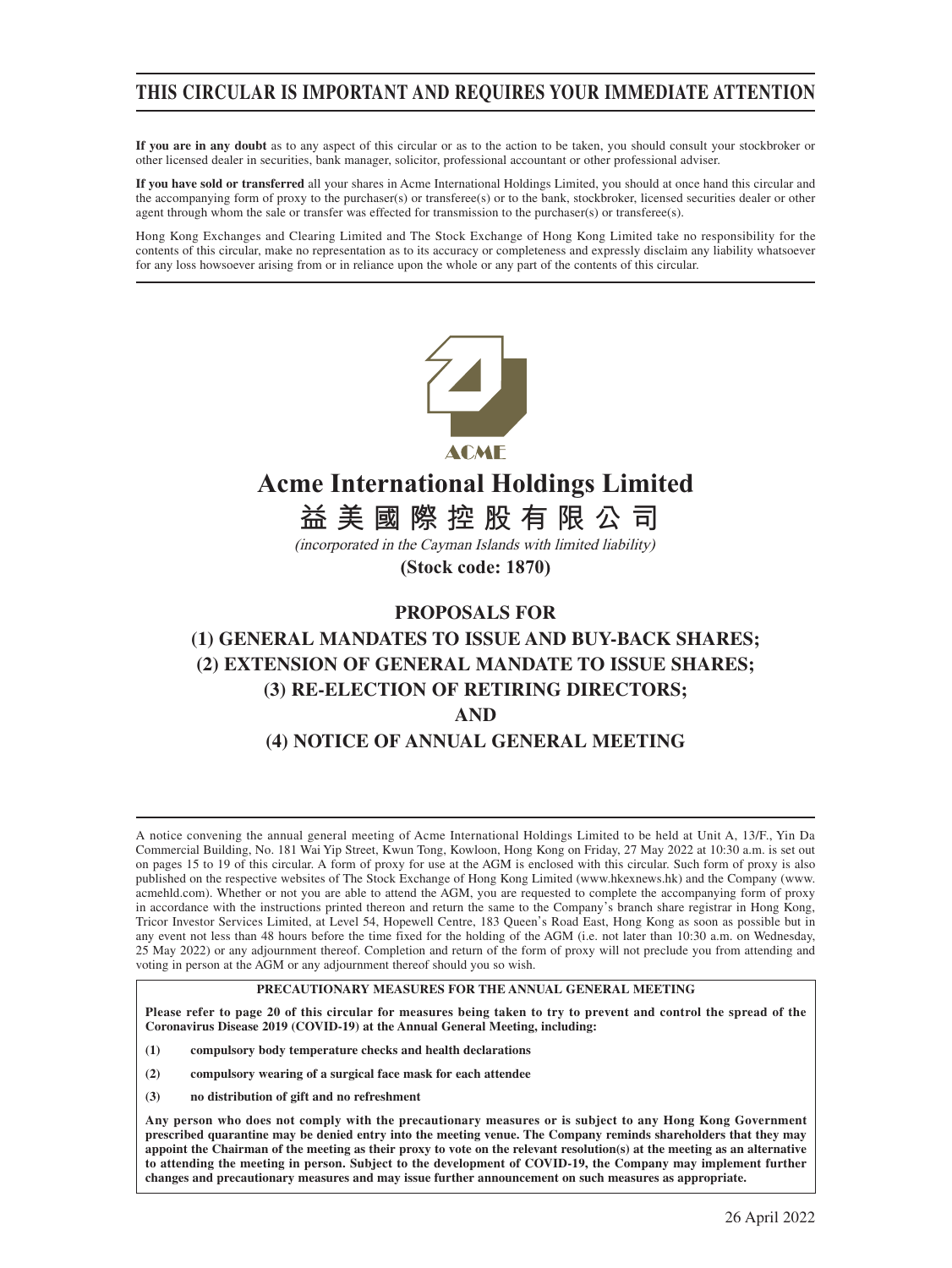# **CONTENTS**

## Page

|                                                                             | $\overline{3}$ |
|-----------------------------------------------------------------------------|----------------|
|                                                                             |                |
| Appendix II — Particulars of Retiring Directors Proposed for Re-election 11 |                |
|                                                                             | 15             |
| <b>Precautionary Measures for the Annual General Meeting</b>                | 20             |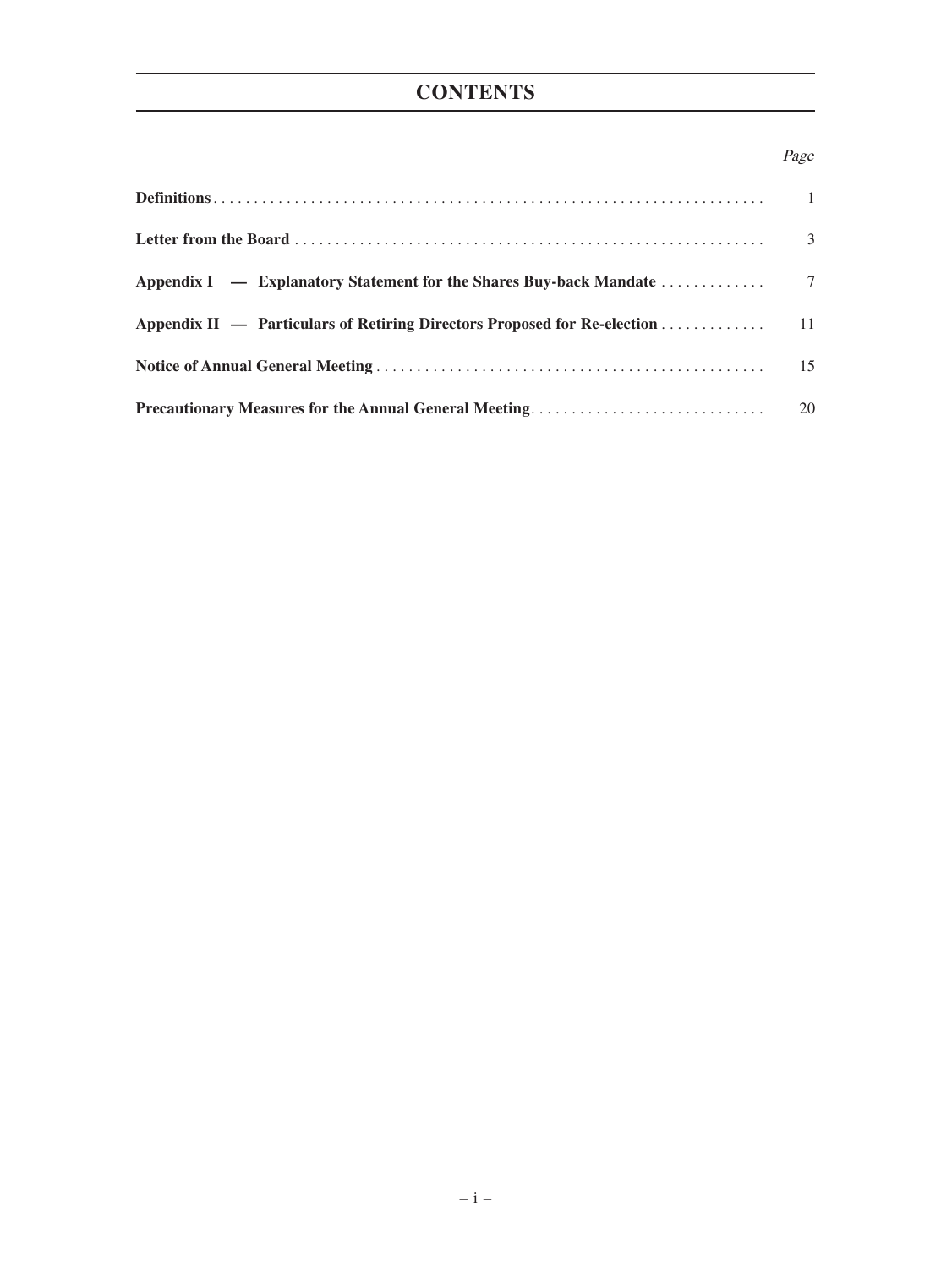# **DEFINITIONS**

In this circular, unless the context otherwise requires, the following expressions shall have the following meanings:

| "AGM" or<br>"Annual General Meeting"       | the annual general meeting of the Company to be held at Unit A, 13/F.,<br>Yin Da Commercial Building, No. 181 Wai Yip Street, Kwun Tong,<br>Kowloon, Hong Kong on Friday, 27 May 2022 at 10:30 a.m. or any<br>adjournment thereof, a notice of which is set out on pages 15 to 19 of<br>this circular |
|--------------------------------------------|-------------------------------------------------------------------------------------------------------------------------------------------------------------------------------------------------------------------------------------------------------------------------------------------------------|
| "Articles" or "Articles of<br>Association" | the articles of association of the Company conditionally adopted on<br>18 October 2019, as amended, supplemented or otherwise modified<br>from time to time                                                                                                                                           |
| "Board"                                    | the board of Directors                                                                                                                                                                                                                                                                                |
| "BVI"                                      | the British Virgin Islands                                                                                                                                                                                                                                                                            |
| "Cayman Islands<br>Companies Law"          | the Companies Law, Cap. 22 (Law 3 of 1961, as consolidated<br>and revised) of the Cayman Islands, as amended, consolidated or<br>otherwise modified from time to time                                                                                                                                 |
| "close associate(s)"                       | has the meaning ascribed thereto under the Listing Rules                                                                                                                                                                                                                                              |
| "Company"                                  | Acme International Holdings Limited, an exempted company with<br>limited liability incorporated in the Cayman Islands, the shares of<br>which are listed on the Stock Exchange on 8 November 2019 (stock<br>code: 1870)                                                                               |
| "controlling shareholder(s)"               | has the meaning ascribed thereto under the Listing Rules                                                                                                                                                                                                                                              |
| "core connected person(s)"                 | has the meaning ascribed thereto under the Listing Rules                                                                                                                                                                                                                                              |
| "Director(s)"                              | director(s) of the Company                                                                                                                                                                                                                                                                            |
| "Group"                                    | the Company and its subsidiaries                                                                                                                                                                                                                                                                      |
| "Hong Kong"                                | the Hong Kong Special Administrative Region of the PRC                                                                                                                                                                                                                                                |
| "Hong Kong dollars",<br>"HKD" or "HK\$"    | Hong Kong dollars, the lawful currency of Hong Kong                                                                                                                                                                                                                                                   |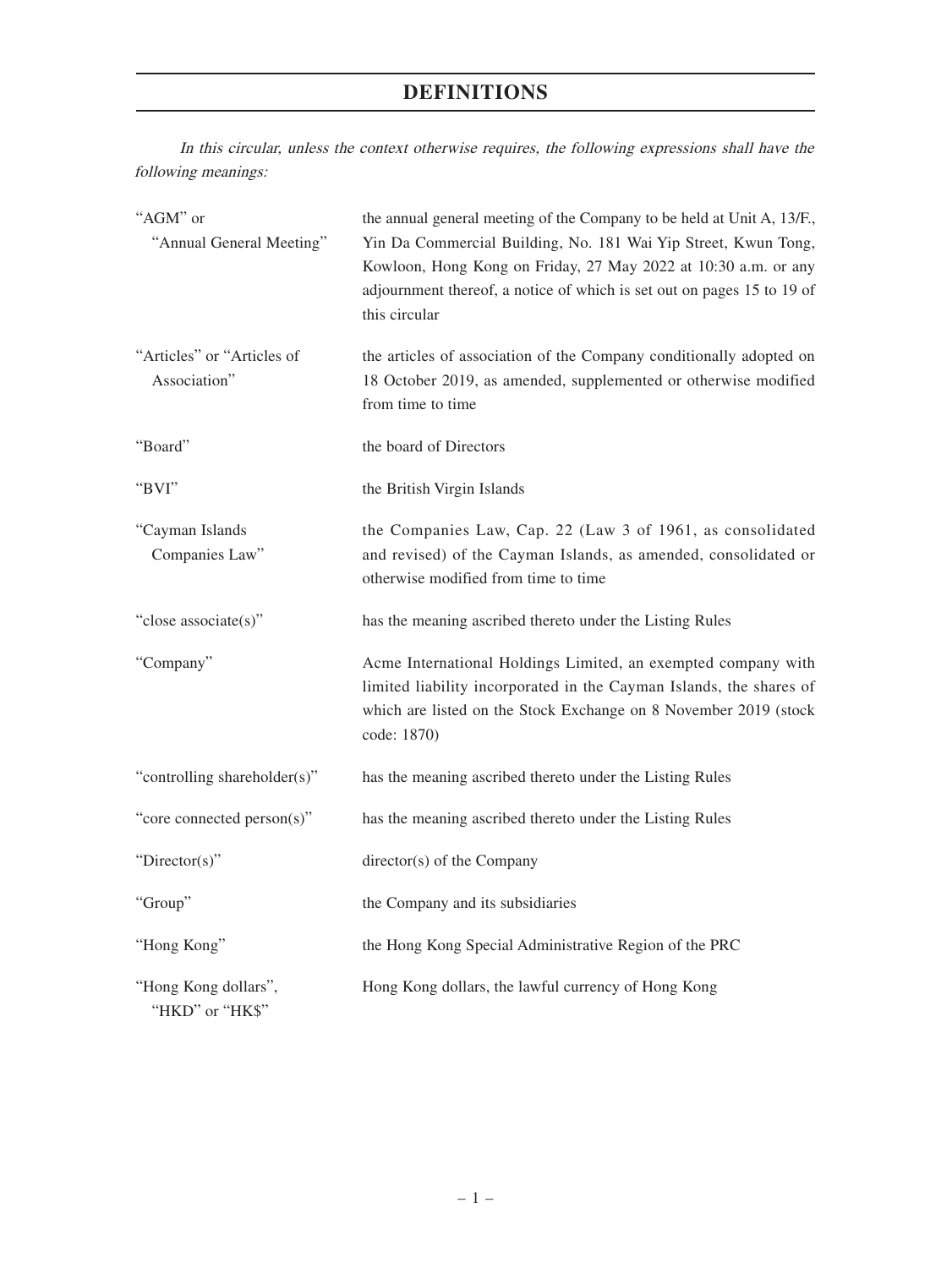# **DEFINITIONS**

| "Issue Mandate"              | a general unconditional mandate proposed to be granted to the<br>Directors to exercise the power of the Company to allot, issue and<br>otherwise deal with Shares not exceeding 20% of the total number of<br>Shares in issue as at the date of passing of the relevant resolution at<br>the AGM |
|------------------------------|--------------------------------------------------------------------------------------------------------------------------------------------------------------------------------------------------------------------------------------------------------------------------------------------------|
| "Latest Practicable Date"    | 20 April 2022, being the latest practicable date prior to the printing of<br>this circular for ascertaining certain information contained herein                                                                                                                                                 |
| "Listing Date"               | Friday, 8 November 2019                                                                                                                                                                                                                                                                          |
| "Listing Rules"              | The Rules Governing the Listing of Securities on The Stock<br>Exchange of Hong Kong Limited (as amended, supplemented or<br>otherwise modified from time to time)                                                                                                                                |
| "Memorandum" or              | the amended and restated memorandum of association of the<br>"Memorandum of Association" Company, adopted on 18 October 2019 which will take effect from<br>the Listing Date, and as amended from time to time                                                                                   |
| "PRC"                        | the People's Republic of China                                                                                                                                                                                                                                                                   |
| "SFO"                        | the Securities and Futures Ordinance (Chapter 571 of the Laws of<br>Hong Kong) (as amended, supplemented or otherwise modified from<br>time to time)                                                                                                                                             |
| "Share(s)"                   | ordinary share(s) of nominal value of $HK$0.01$ each in the share<br>capital of the Company                                                                                                                                                                                                      |
| "Shareholder(s)"             | $holder(s)$ of the Share $(s)$                                                                                                                                                                                                                                                                   |
| "Shares Buy-back Mandate"    | a general unconditional mandate proposed to be granted to the<br>Directors to buy back Shares not exceeding 10% of the total number<br>of Shares in issue as at the date of passing of the relevant resolution<br>at the AGM                                                                     |
| "Stock Exchange"             | The Stock Exchange of Hong Kong Limited                                                                                                                                                                                                                                                          |
| "substantial shareholder(s)" | has the same meaning ascribed to it under the Listing Rules                                                                                                                                                                                                                                      |
| "Takeovers Code"             | The Code on Takeovers and Mergers and Share Buy-backs issued by<br>the Securities and Futures Commission in Hong Kong, as amended<br>from time to time                                                                                                                                           |
| $``\%"$                      | per cent                                                                                                                                                                                                                                                                                         |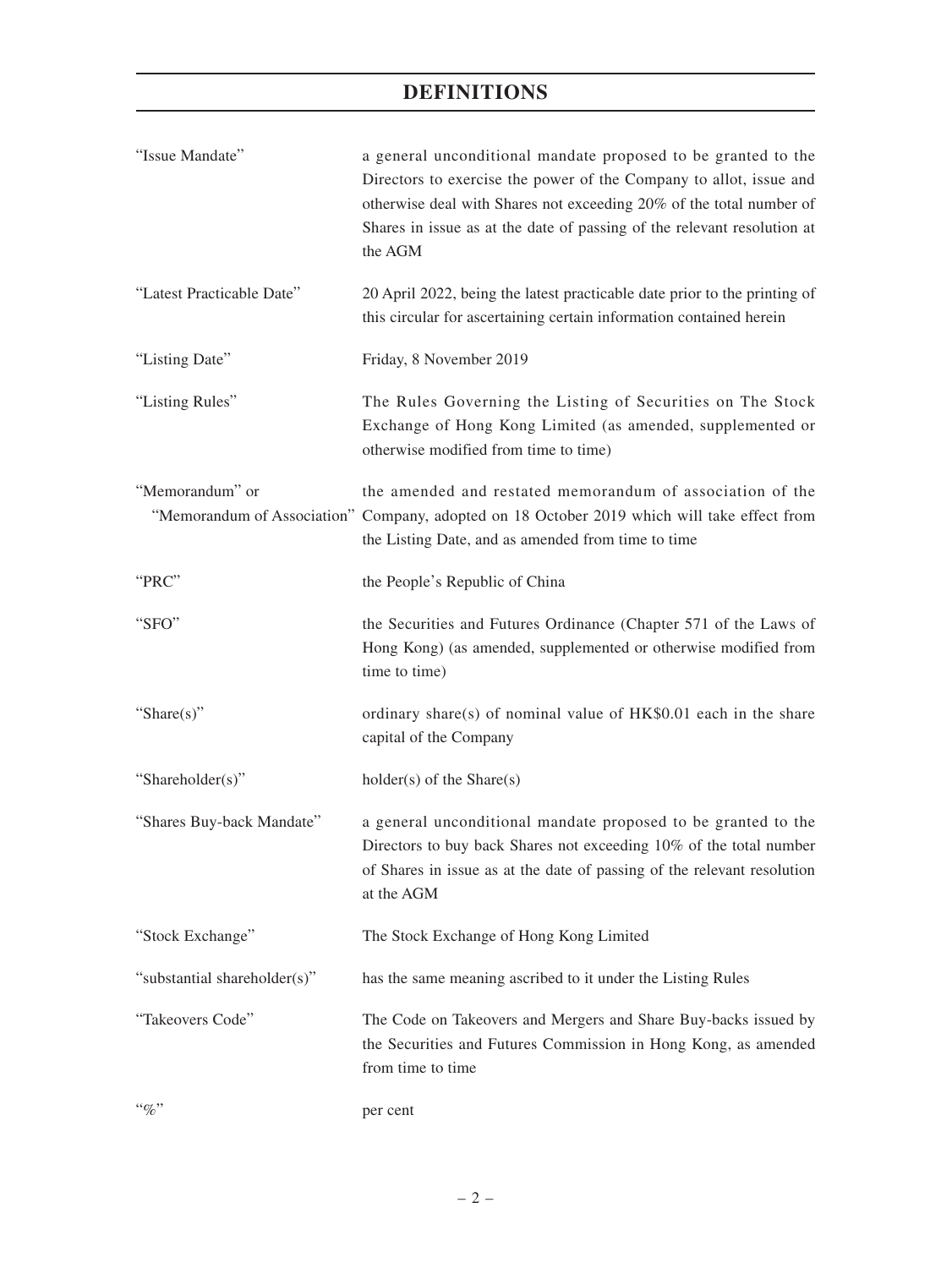

# **Acme International Holdings Limited**

**益 美 國 際 控 股 有 限 公 司**

(incorporated in the Cayman Islands with limited liability) **(Stock code: 1870)**

Executive Directors: Mr. Kwan Kam Tim (Chairman & Chief Executive Officer) Mr. Yip Wing Shing Mr. Gao Shufang Ms. Leung Ng Mui May

Independent Non-executive Directors: Prof. Lau Chi Pang, J.P. Mr. Chin Wai Keung Richard Prof. Mo Lai Lan

Registered Office: Cricket Square Hutchins Drive P.O. Box 2681 Grand Cayman, KY1-1111 Cayman Islands

Head Office and Principal Place of Business in Hong Kong: Units A & B, 12/F Yin Da Commercial Building No. 181 Wai Yip Street Kwun Tong Kowloon Hong Kong

26 April 2022

To the Shareholders

Dear Sirs or Madams,

### **PROPOSALS FOR**

# **(1) GENERAL MANDATES TO ISSUE AND BUY-BACK SHARES; (2) EXTENSION OF GENERAL MANDATE TO ISSUE SHARES; (3) RE-ELECTION OF RETIRING DIRECTORS; AND (4) NOTICE OF ANNUAL GENERAL MEETING**

#### **INTRODUCTION**

The purpose of this circular is to provide Shareholders with the notice of AGM and information on the resolutions to be put forward at the AGM: (i) the grant to the Directors of the Issue Mandate, the Shares Buy-back Mandate and the extension of the Issue Mandate to include Shares bought back pursuant to the Shares Buy-back Mandate; and (ii) the re-election of retiring Directors.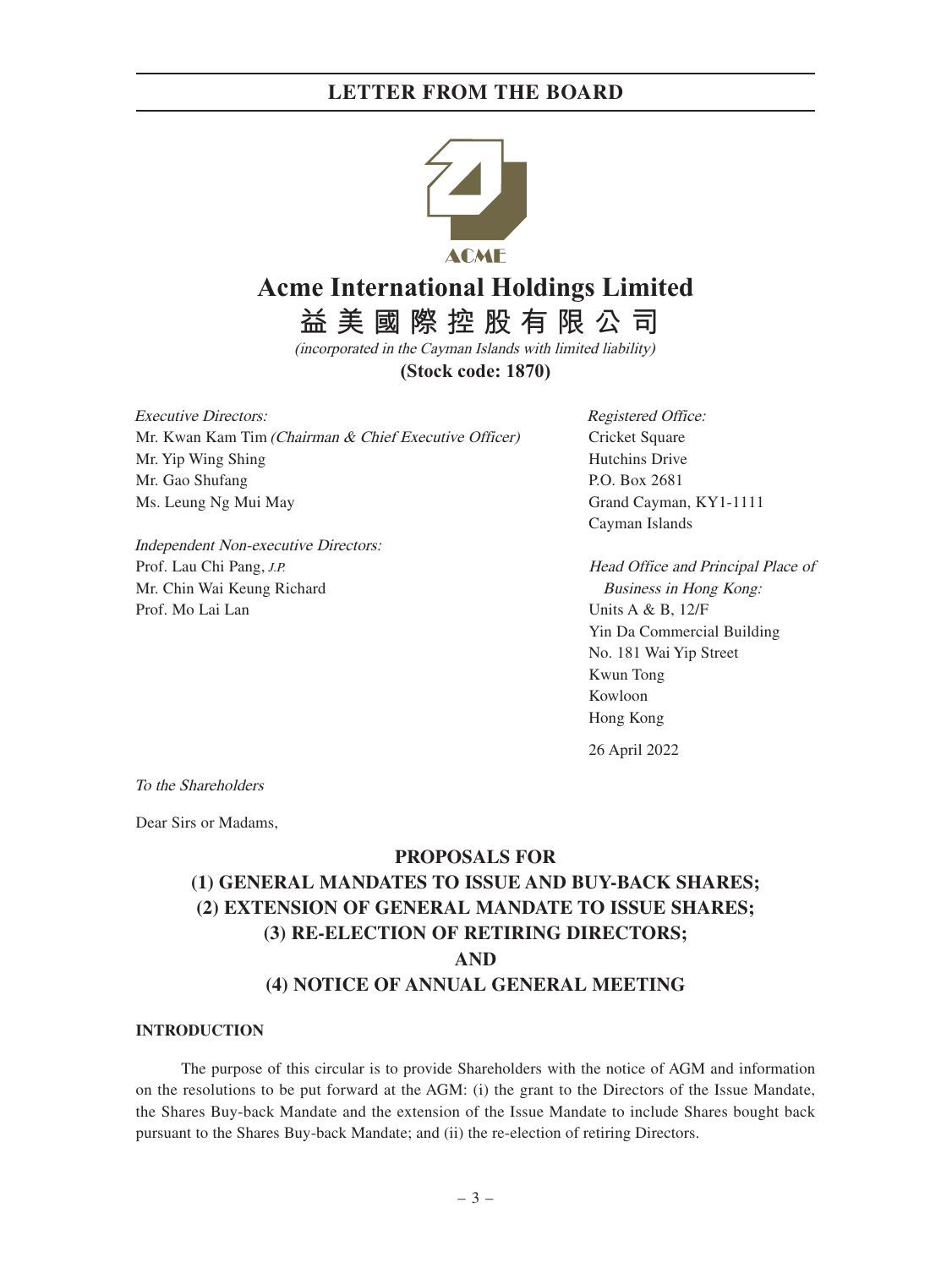#### **ISSUE MANDATE, SHARES BUY-BACK MANDATE AND EXTENSION OF ISSUE MANDATE**

At the annual general meeting of the Company held on 28 May 2021, the Directors were granted (a) a general unconditional mandate to allot, issue and otherwise deal with Shares not exceeding 20% of the total number of Shares in issue as at the date of passing of the resolution; (b) a general unconditional mandate to buy back Shares not exceeding 10% of the total number of Shares in issue as at the date of passing of the resolution; and (c) the power to extend the general unconditional mandate mentioned in (a) above by an amount representing the aggregate number of Shares bought back by the Company pursuant to the general unconditional mandate to buy back securities referred to in (b) above (up to 10% of the total number of Shares in issue as at the date of passing of the resolution). The above general mandates will expire at the conclusion of the AGM. At the AGM, separate ordinary resolutions will be proposed: (a) to grant the Issue Mandate to the Directors to exercise the power of the Company to allot, issue and otherwise deal with Shares not exceeding 20% of the total number of Shares in issue as at the date of passing of such resolution; (b) to grant the Shares Buy-back Mandate to the Directors to buy back Shares not exceeding 10% of the total number of Shares in issue as at the date of passing of such resolution; and (c) conditional upon the passing of the resolutions to grant the Issue Mandate and the Shares Buyback Mandate, to extend the Issue Mandate by an amount representing the aggregate number of Shares bought back under the Shares Buy-back Mandate (up to 10% of the total number of Shares in issue as at the date of passing of the resolution for approving the Shares Buy-back Mandate). The full texts of the above resolutions are set out in resolutions numbered 4 to 6 in the notice of the AGM contained in pages 15 to 19 of this circular.

Each of the Issue Mandate and the Shares Buy-back Mandate will expire at the earliest of: (a) the conclusion of the next annual general meeting of the Company following the AGM; (b) the expiration of the period within which the Company is required by any applicable laws of the Cayman Islands or the Articles of Association to hold its next annual general meeting; or (c) the time when such mandate is varied, revoked or renewed by an ordinary resolution of the Company in a general meeting.

Under Rule 10.06(1)(b) of the Listing Rules, the Company is required to send to the Shareholders an explanatory statement containing all information which is reasonably necessary to enable the Shareholders to make an informed decision as to whether to vote for or against the resolution in respect of the Shares Buy-back Mandate at the AGM. The explanatory statement is set out in Appendix I to this circular.

### **PROPOSED RE-ELECTION OF RETIRING DIRECTORS**

The Board currently consists of seven Directors, of which the executive Directors are Mr. Kwan Kam Tim, Ms. Leung Ng Mui May, Mr. Yip Wing Shing and Mr. Gao Shufang; and the independent non-executive Directors are Prof. Lau Chi Pang J.P., Mr. Chin Wai Keung Richard and Prof. Mo Lai Lan.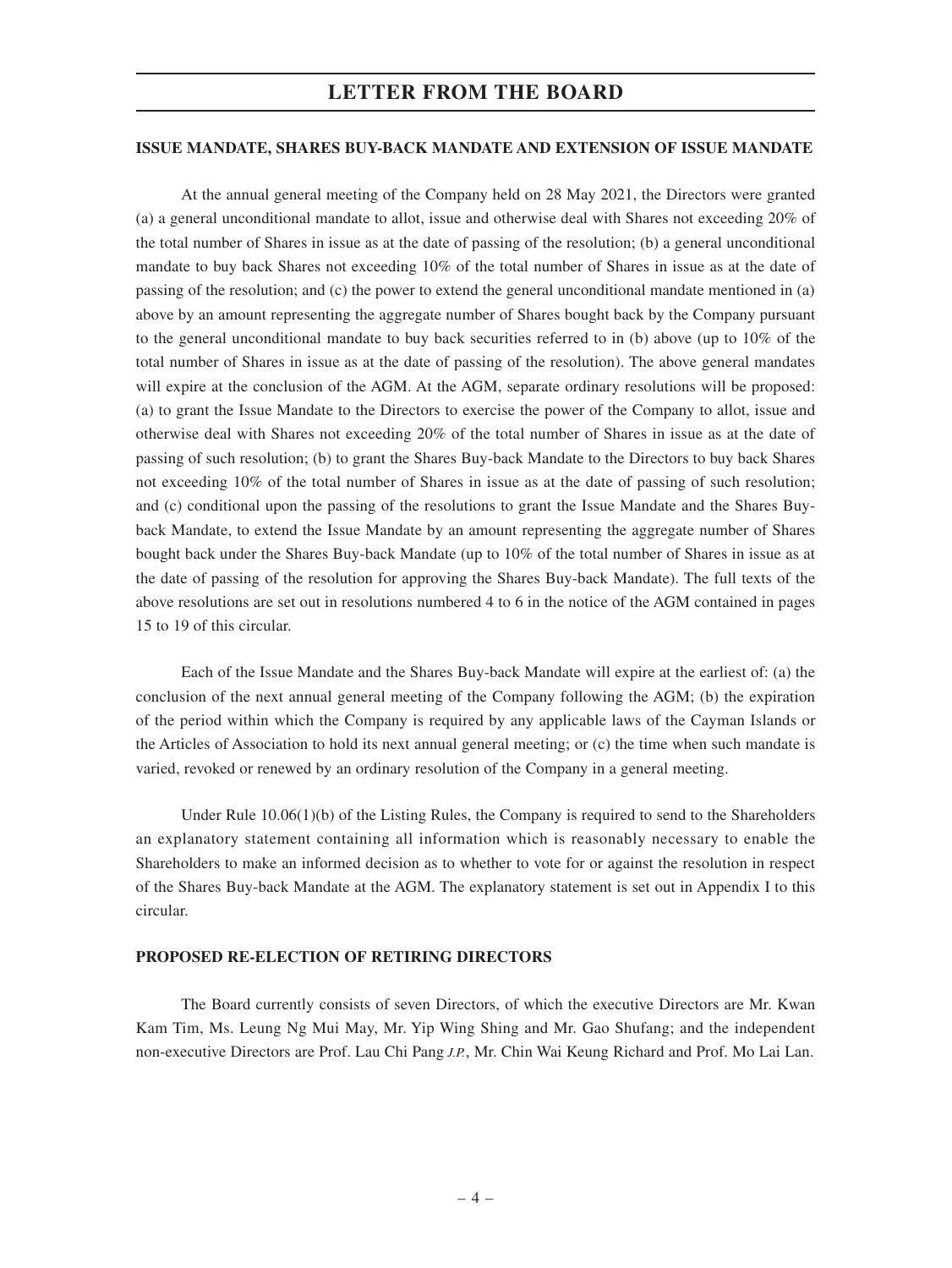In compliance with paragraph B.2.2 of the code provisions as set out in the Corporate Governance Code and Corporate Governance Report as contained in Appendix 14 to the Listing Rules, every Director should be subject to retirement by rotation at least once every three years. Furthermore, pursuant to Article 84(1) of the Articles of Association, at each annual general meeting, one-third of the Directors for the time being (or, if their number is not three or a multiple of three (3), the number nearest to but no less than one-third) shall retire from office by rotation provided that every Director shall be subject to retirement at an annual general meeting at least once every three years. According to Article 83(3) of the Articles of Association, the Directors shall have the power from time to time and at any time to appoint any person as a Director either to fill a casual vacancy on the Board or as an addition to the existing Board. Any Director so appointed by the Board shall hold office only until the next following general meeting of the Company and shall then be eligible for re-election.

Pursuant to the aforesaid provisions, five of the Directors, namely Mr. Yip Wing Shing, Mr. Gao Shufang, Prof. Lau Chi Pang J.P., Mr. Chin Wai Keung Richard and Prof. Mo Lai Lan shall retire at the AGM and, being eligible, will offer themselves for re-election at the AGM. The nomination committee of the Company has reviewed the structure and composition of the Board, the confirmations and disclosures given by the Directors, the qualifications, skills and experience, time commitment and contribution of the retiring Directors with reference to the nomination principles and criteria set out in the Company's board diversity policy and the Company's corporate strategy, and the independence of all independent non-executive Directors. The nomination committee of the Company has recommended to the Board on re-election of all the retiring Directors, including Prof. Lau Chi Pang, Mr. Chin Wai Keung Richard and Prof. Mo Lai Lan, the independent non-executive Directors who are due to retire at the Annual General Meeting. The Company considers that the retiring independent non-executive Directors are independent in accordance with the independence guidelines set out in the Listing Rules and will continue to bring valuable business experience, knowledge and professionalism to the Board for its efficient and effective functioning and diversity.

Particulars of each of the Directors proposed to be re-elected at the AGM which are required to be disclosed by the Listing Rules are set out in Appendix II to this circular in accordance with the relevant requirements of the Listing Rules.

#### **AGM AND PROXY ARRANGEMENT**

A notice of the AGM is set out on pages 15 to 19 of this circular. A form of proxy for use at the AGM is enclosed herewith. Whether or not you are able to attend the AGM, you are requested to complete the accompanying form of proxy in accordance with the instructions printed thereon and return the same to the Company's branch share registrar in Hong Kong, Tricor Investor Services Limited, at Level 54, Hopewell Centre, 183 Queen's Road East, Hong Kong as soon as possible but in any event not less than 48 hours before the time fixed for the holding of the AGM (i.e. not later than 10:30 a.m. on Wednesday, 25 May 2022) or any adjournment thereof. Completion and return of the form of proxy will not preclude you from attending and voting in person at the AGM or any adjournment thereof should you so wish.

#### **VOTING BY WAY OF POLL**

Pursuant to Rule 13.39(4) of the Listing Rules and Article 66(1) of the Articles of Association, any vote of shareholders at a general meeting must be taken by poll and the Company will announce the results of the poll in the manner prescribed under Rule 13.39(5) of the Listing Rules.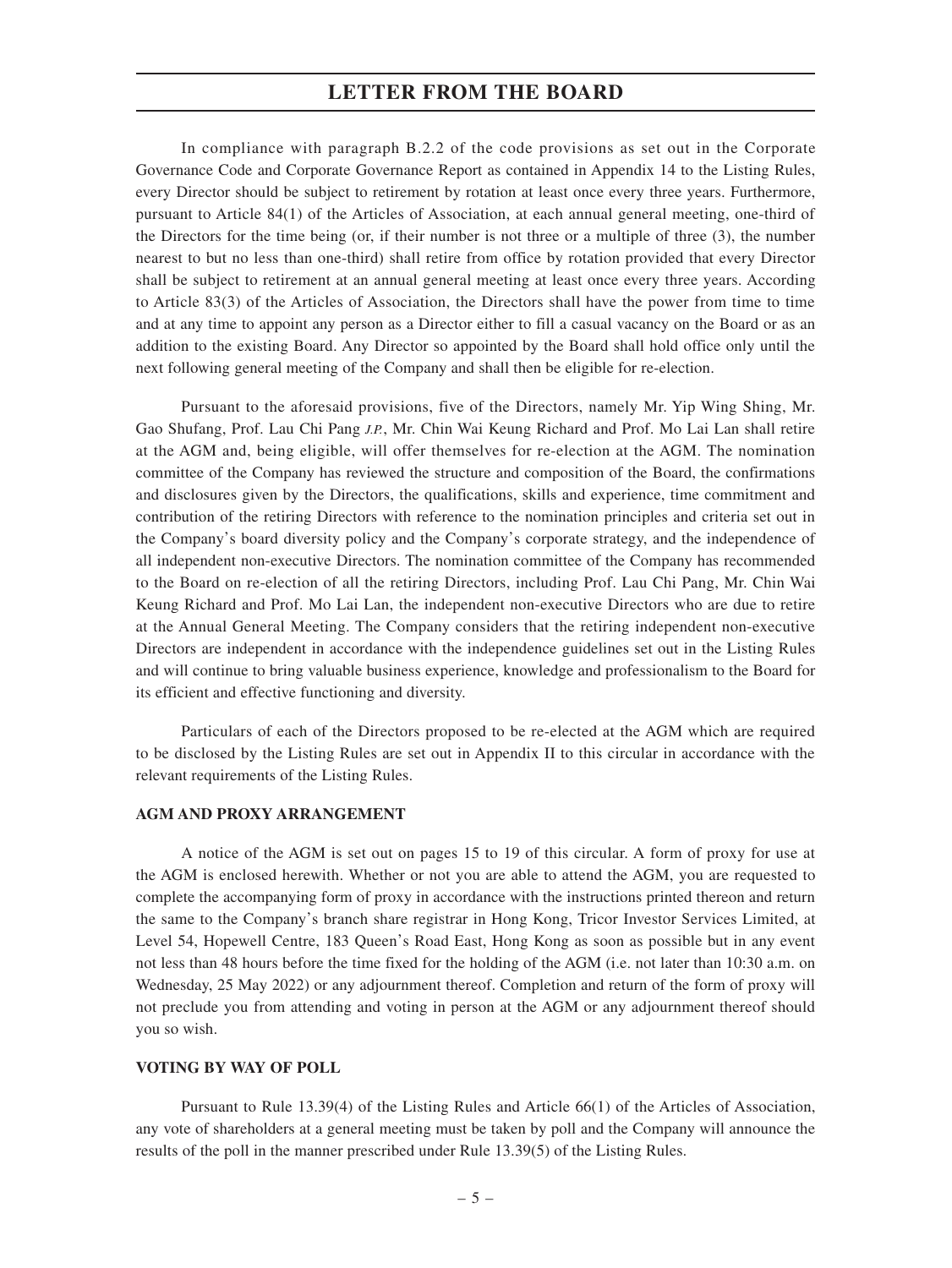#### **CLOSURE OF REGISTER OF MEMBERS**

For the purpose of determining the Shareholders' eligibility to attend and vote at the AGM to be held on Friday, 27 May 2022, the register of members of the Company will be closed from Tuesday, 24 May 2022 to Friday, 27 May 2022 (both days inclusive), during which period no transfer of shares will be registered. In order to have right to attend and vote at the meeting or any adjournment thereof, all transfers accompanied by the relevant share certificates must be lodged with the Company's branch share registrar and transfer office in Hong Kong, Tricor Investor Services Limited, at Level 54, Hopewell Centre, 183 Queen's Road East, Hong Kong not later than 4:30 p.m. on Monday, 23 May 2022.

#### **RESPONSIBILITY STATEMENT**

This circular, for which the Directors collectively and individually accept full responsibility, includes particulars given in compliance with the Listing Rules for the purpose of giving information with regard to the Company. The Directors, having made all reasonable enquiries, confirm that to the best of their knowledge and belief, the information contained in this circular is accurate and complete in all material respects and not misleading or deceptive, and there are no other matters the omission of which would make any statement herein or this circular misleading.

#### **RECOMMENDATIONS**

The Directors consider that the proposed resolutions as set out in the notice of the AGM contained in pages 15 to 19 of this circular including the proposals for (i) the granting of Issue Mandate, the Shares Buy-back Mandate and the extension of Issue Mandate to include Shares bought back pursuant to the Shares Buy-back Mandate; and (ii) the re-election of the retiring Directors are in the interests of the Company and the Shareholders as a whole. Accordingly, the Board recommends the Shareholders to vote in favour of the relevant resolutions to be proposed at the AGM.

#### **GENERAL**

Your attention is also drawn to the additional information set out in the appendices to this circular.

#### **MISCELLANEOUS**

The English text of this circular shall prevail over the Chinese text for the purpose of interpretation.

> Yours faithfully, For and on behalf of the Board **Acme International Holdings Limited 益美國際控股有限公司 Kwan Kam Tim** Chairman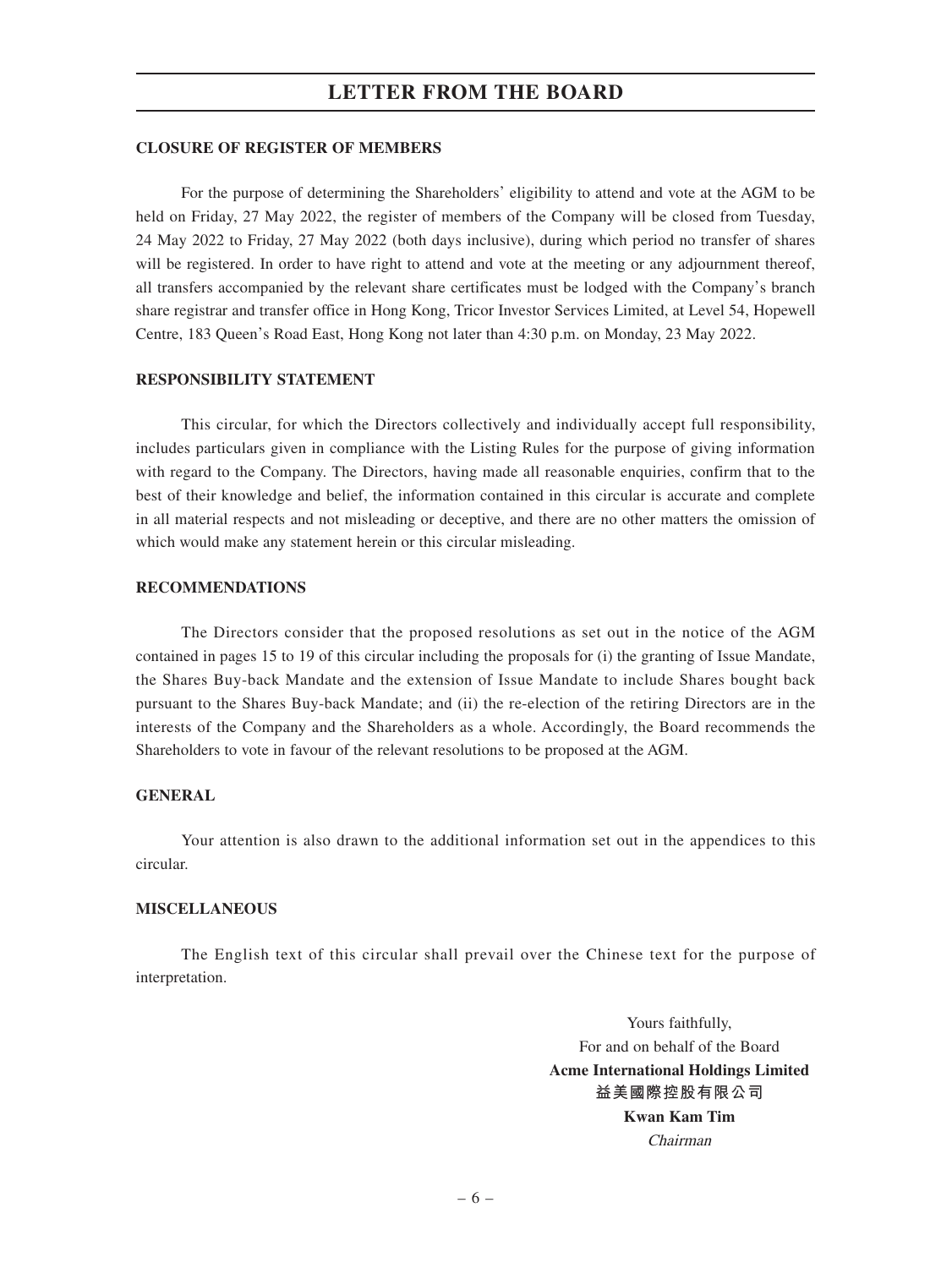This appendix serves as an explanatory statement, as required by the Listing Rules, to provide requisite information to the Shareholders in connection with the proposed Shares Buy-back Mandate.

#### **LISTING RULES RELATING TO THE BUY-BACK OF SHARES**

The Listing Rules permit companies whose primary listings are on the Stock Exchange to buy back shares on the Stock Exchange and any other stock exchange on which securities of such company are listed and such exchange recognised by the SFO subject to certain restrictions. Among such restrictions, the Listing Rules provide that the shares of such company must be fully paid up and all buy-backs of shares by such company must be approved in advance by an ordinary resolution of shareholders, either by way of a general mandate or by specific approval of a particular transaction.

#### **SHARE CAPITAL**

As at the Latest Practicable Date, there were a total of 624,000,000 Shares in issue. The Shares Buy-back Mandate will enable the Directors to buy back the Shares up to a maximum of 10% of the aggregate number of the Shares in issue as at the date of passing of the relevant ordinary resolution at the AGM. Subject to the passing of the resolution granting the Shares Buy-back Mandate and assuming that no further Shares will be issued or bought back during the period from the Latest Practicable Date to the date of the AGM, the Company will be allowed under the Shares Buy-back Mandate to buy back a maximum of 62,400,000 Shares, being 10% of the issued Shares as at the date of the passing of the relevant resolution at the AGM. The Shares Buy-back Mandate will expire at the earliest of: (a) the conclusion of the next annual general meeting of the Company following the AGM; (b) the expiration of the period within which the next annual general meeting of the Company is required by the Articles or any applicable laws of the Cayman Islands to be held; or (c) the passing of an ordinary resolution of the Shareholders in general meeting revoking, varying or renewing such mandate.

#### **REASONS FOR BUY-BACKS**

The Directors believe that the ability to buy back Shares is in the interests of the Company and the Shareholders. Buy-backs may, depending on the circumstances, result in an increase in the net assets and/or earnings per Share. The Directors sought the grant of a general mandate to buy back Shares to give the Company the flexibility to do so if and when appropriate. The number of Shares to be bought back on any occasion and the price and other terms upon which the same are bought back will be decided by the Directors at the relevant time having regard to the circumstances then pertaining. Buy-backs of Shares will only be made when the Directors believe that such buy-backs will benefit the Company and the Shareholders.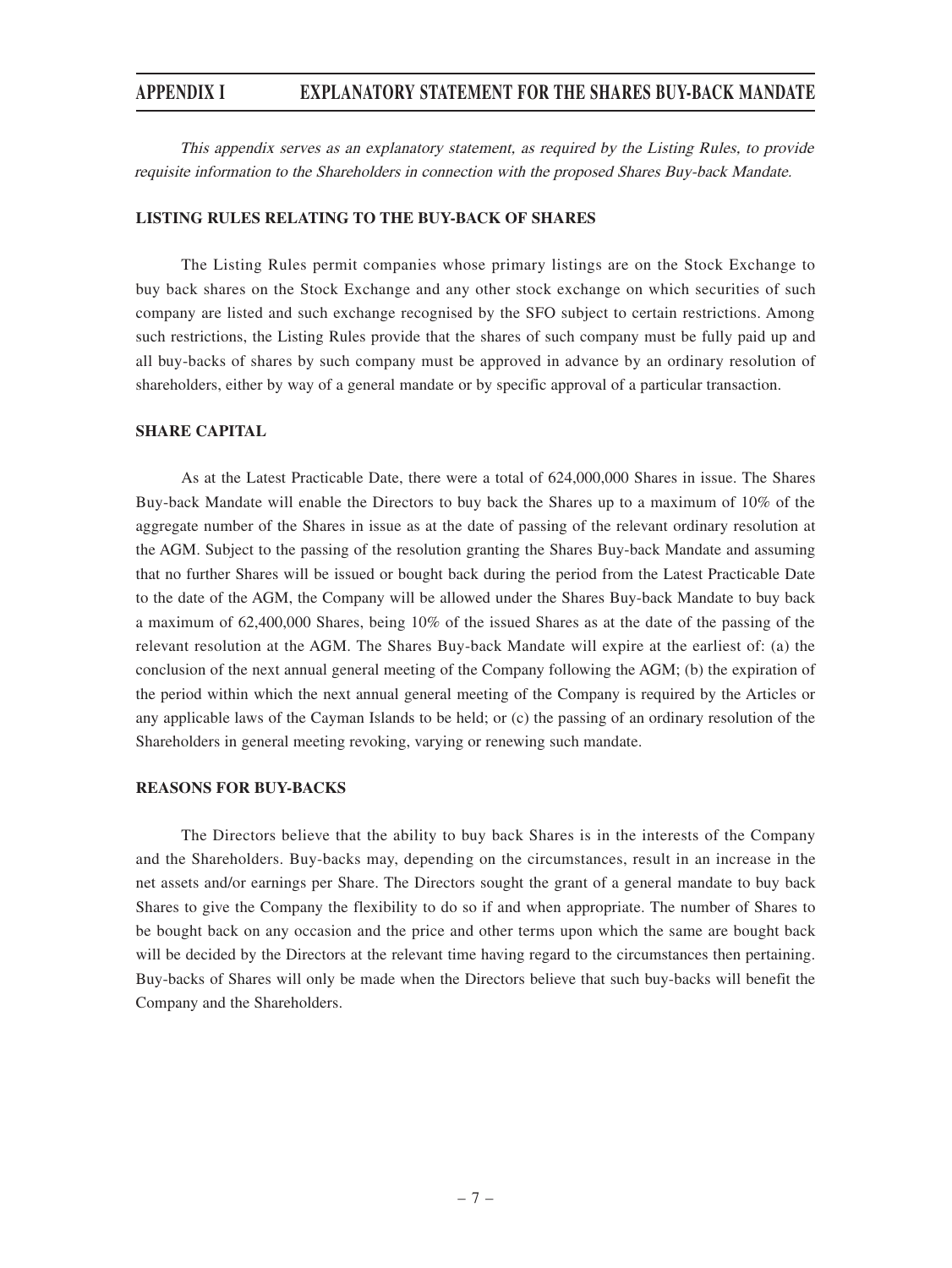#### **FUNDING OF BUY-BACK**

Any buy-back must be financed out of funds legally available for the purpose in accordance with the Memorandum and the Articles and the applicable laws and regulations of the Cayman Islands.

A listed company may not buy back its own securities on the Stock Exchange for a consideration other than cash or for settlement otherwise than in accordance with the trading rules of the Stock Exchange as amended from time to time. Subject to the foregoing, any buy-backs by the Company may be made out of the profits of the Company, out of the share premium account of the Company or out of a fresh issue of Shares made for the purpose of the buy-back or, subject to the Cayman Islands Companies Law and the Memorandum and Articles of Association, out of capital and, in the case of any premium payable on the purchase, out of the profits of the Company or from sums standing to the credit of the share premium account of the Company or, subject to the Cayman Islands Companies Law and the Memorandum and Articles of Association, out of capital.

#### **EFFECT OF EXERCISING THE SHARES BUY-BACK MANDATE**

The Directors consider that there might be a material adverse impact on the working capital and/ or gearing position of the Company as compared with the position disclosed in the audited consolidated financial statements of the Company for the year ended 31 December 2021 in the event that the Shares Buy-back Mandate was to be carried out in full at any time during the proposed buy-back period. The Directors do not propose to exercise the Shares Buy-back Mandate to such extent as would, in the circumstances, have a material adverse impact on the working capital or on the gearing position of the Company which in the opinion of the Directors are from time to time appropriate for the Company.

#### **DIRECTORS, THEIR CLOSE ASSOCIATES AND CORE CONNECTED PERSONS**

None of the Directors nor, to the best of their knowledge having made all reasonable enquiries, any of their respective close associates currently intends to sell any Shares to the Company under the Shares Buy-back Mandate if the same is approved by the Shareholders at the AGM. No core connected person of the Company has notified the Company that he/she/it has a present intention to sell Shares to the Company, or has undertaken not to do so if the Shares Buy-back Mandate is approved by the Shareholders at the AGM.

### **DIRECTORS' UNDERTAKING**

The Directors have undertaken to the Stock Exchange that, so far as the same may be applicable, they will exercise the power to make buy-back pursuant to the Shares Buy-back Mandate in accordance with the Listing Rules, the applicable laws of the Cayman Islands and the Articles of Association.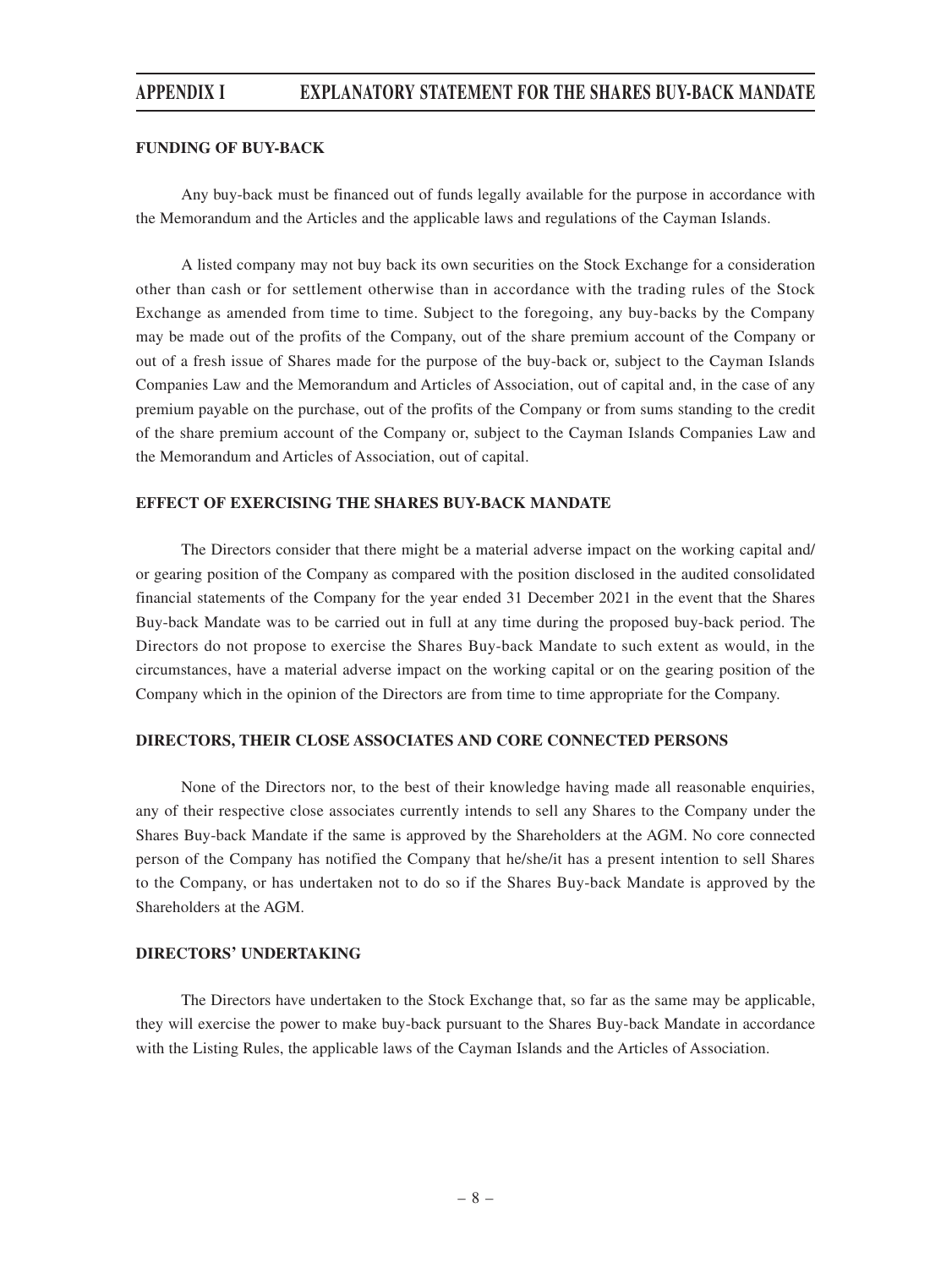#### **EFFECT OF TAKEOVERS CODE**

If a Shareholder's proportionate interest in the voting rights of the Company increases as a result of the Directors' exercising the powers of the Company to buy back Shares pursuant to the Shares Buyback Mandate, such increase will be treated as an acquisition of voting rights for the purposes of the Takeovers Code and, if such increase results in a change of control, may in certain circumstances give rise to an obligation to make a mandatory offer for Shares under Rule 26 of the Takeovers Code.

If the Shares Buy-back Mandate were exercised in full, the shareholding percentage of the Shareholders, who have an interest in 5% or more of the issued share capital of the Company (based on the number of the Shares they held as at the Latest Practicable Date), before and after such buy-back would be as follows:

| percentage of<br>shareholding if<br><b>Number</b><br>the Shares<br>Percentage of<br>of Shares/<br>shareholding<br><b>Buy-back</b><br>underlying<br><b>Mandate is</b><br>as at the Latest |
|------------------------------------------------------------------------------------------------------------------------------------------------------------------------------------------|
| <b>Shareholder</b><br>exercised in full<br><b>Shares held</b><br><b>Practicable Date</b>                                                                                                 |
| 190,000,000<br>30.45%<br>33.83%<br>RR (BVI) Limited (Note 1)<br>Treasure Ship Holding Limited                                                                                            |
| 21.72%<br>122,000,000<br>19.55%<br>(Note 2)                                                                                                                                              |
| $10.21\%$<br>9.19%<br>57,365,000<br>Mr. Liao Shigang (Note 3)                                                                                                                            |
| 7.12%<br>6.41%<br>Trinity Gate Limited (Note 4)<br>40,000,000                                                                                                                            |

#### Notes:

- 1. RR (BVI) Limited is the registered and beneficial owner holding 30.45% of the issued Shares. RR (BVI) Limited is wholly owned by Mr. Kwan Kam Tim. Mr. Kwan is therefore deemed to be interested in the Shares held by RR (BVI) Limited.
- 2. Treasure Ship Holding Limited is the registered and beneficial owner holding 19.55% of the issued Shares. Treasure Ship Holding Limited is direct wholly owned by Mr. Lin Zhang, Mr. Lin Zhang is therefore deemed to be interested in the Shares held by Treasure Ship Holding Limited.
- 3. Mr. Liao Shigang is the beneficial owner of 44,865,000 Shares. Ms. Zhao Yuzhu, being Mr. Liao Shigang's wife, is the beneficial owner of 12,500,000 Shares. Mr. Liao Shigang is therefore deemed to be interested in the Shares owned by Ms. Zhao Yuzhu. Ms. Zhao Yuzhu is also therefore deemed to be interested in the Shares owned by Mr. Liao Shigang.
- 4. 40,000,000 Shares are beneficially held by Trinity Gate Limited, a direct wholly-owned subsidiary of Timeness Vision Limited, whose entire issued share capital is in turn beneficially held by Mr. Teng Rongsong. Mr. Teng Rongsong is therefore deemed to be interested in the Shares held by Trinity Gate Limited.
- 5. The Directors are not aware of any consequences which would give rise to an obligation to make a mandatory offer under the Rules 26 and 32 of the Takeovers Code. The Directors have no intention to exercise the Shares Buy-back Mandate to such an extent that the public holding of Shares would be reduced below 25% of the issued share capital of the Company.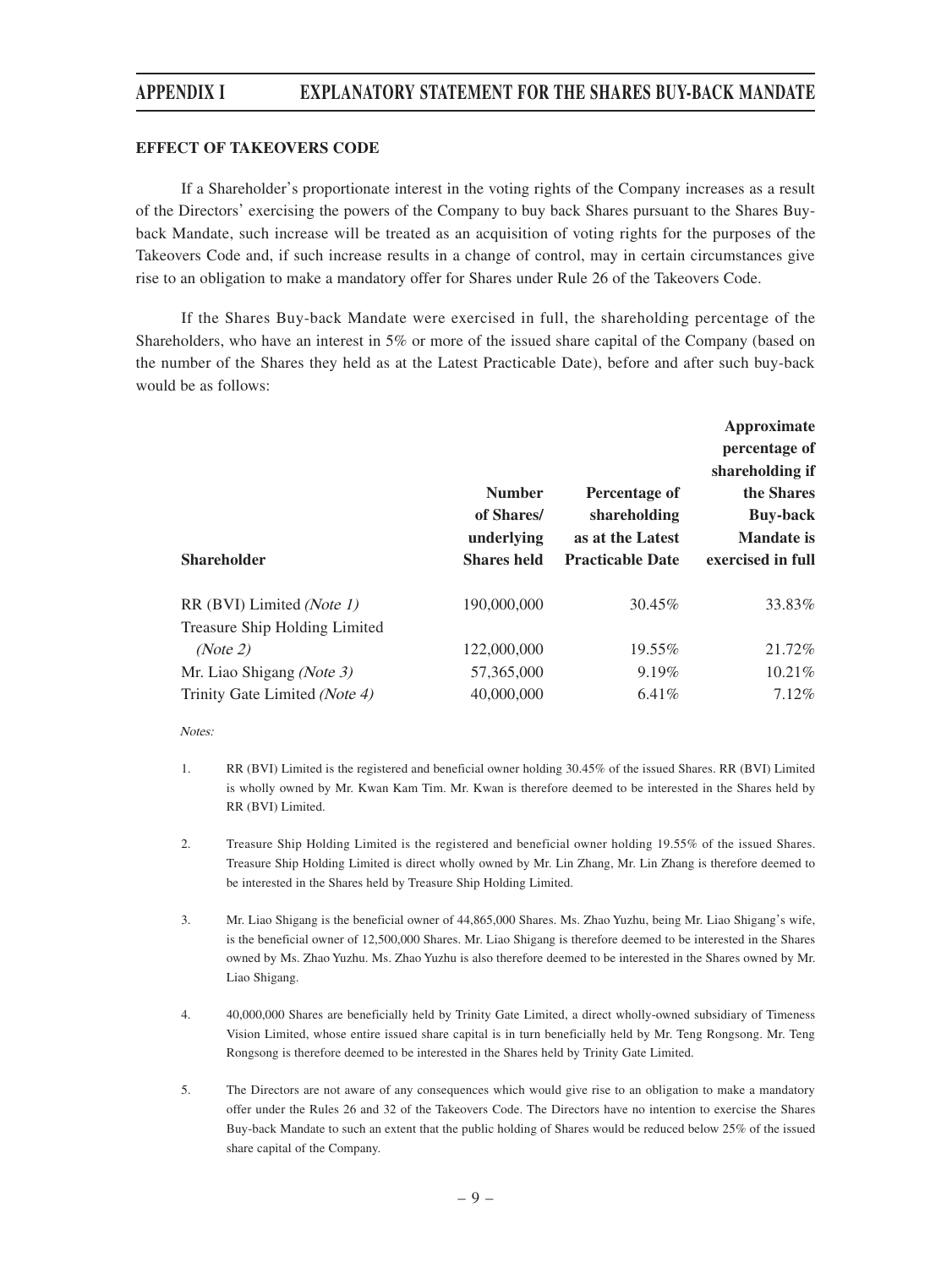### **SHARE BUY-BACK MADE BY THE COMPANY**

No buy-back of Shares has been made by the Company on the Stock Exchange in the six months preceding the Latest Practicable Date.

## **SHARE PRICES**

The highest and lowest prices at which the Shares have been traded on the Stock Exchange from 1 April 2021 to the Latest Practicable Date were as follows:

|                                           | <b>Price per Share</b> |        |
|-------------------------------------------|------------------------|--------|
|                                           | <b>Highest</b>         | Lowest |
|                                           | HK\$                   | HK\$   |
|                                           |                        |        |
| 2021                                      |                        |        |
| April                                     | 0.237                  | 0.190  |
| May                                       | 0.225                  | 0.195  |
| June                                      | 0.230                  | 0.196  |
| July                                      | 0.290                  | 0.190  |
| August                                    | 0.630                  | 0.236  |
| September                                 | 1.470                  | 0.530  |
| October                                   | 1.270                  | 0.950  |
| November                                  | 1.260                  | 1.020  |
| December                                  | 1.930                  | 1.080  |
|                                           |                        |        |
| 2022                                      |                        |        |
| January                                   | 1.890                  | 1.080  |
| February                                  | 1.220                  | 1.010  |
| March                                     | 1.280                  | 0.670  |
| April (up to the Latest Practicable Date) | 1.240                  | 1.050  |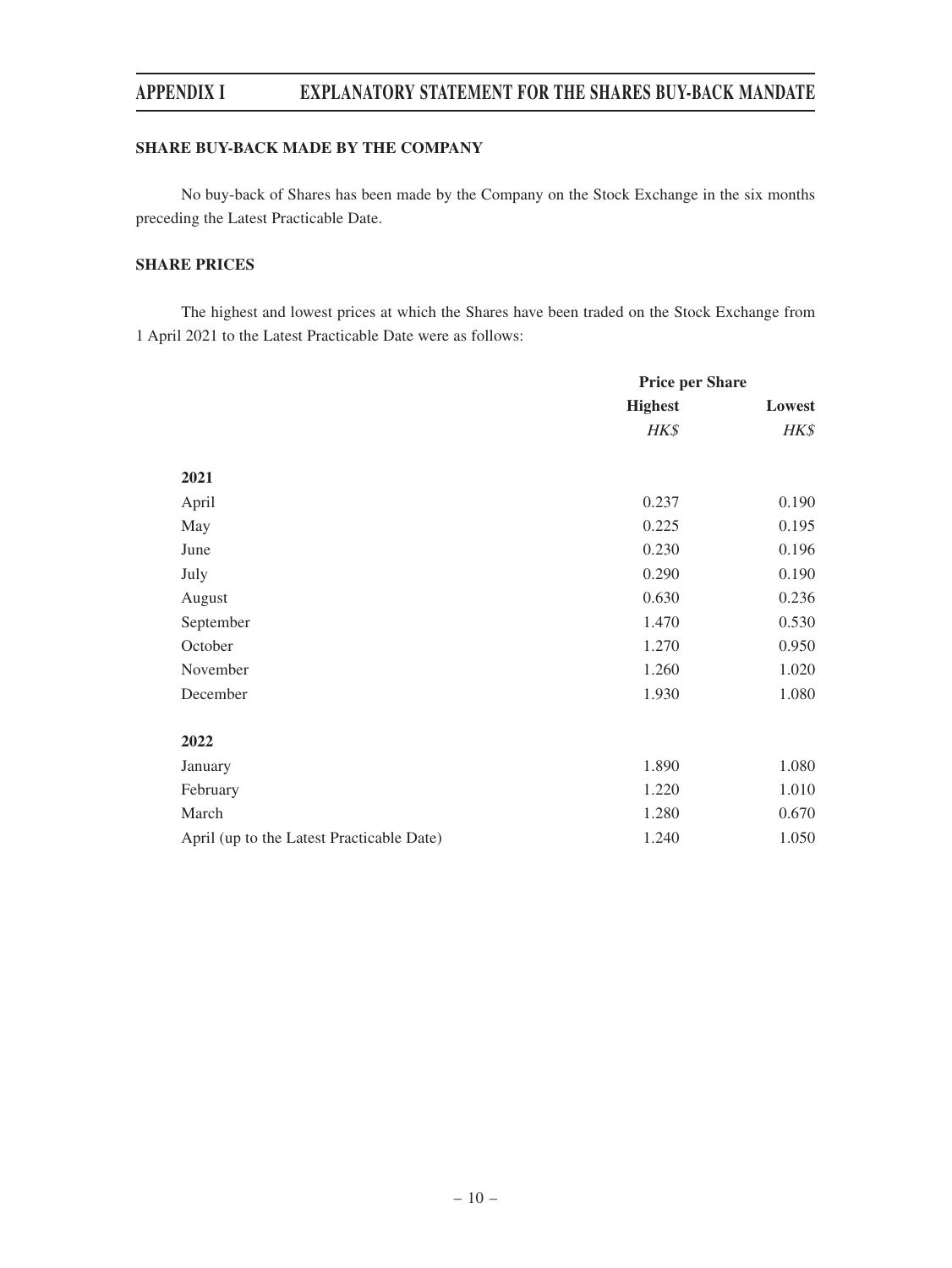The following are the particulars of the Directors (as required by the Listing Rules) being eligible and offering themselves for re-election at the AGM.

**Mr. Yip Wing Shing (葉永聖)** ("**Mr. Yip**"), aged 46, was appointed as an executive Director on 3 September 2021. Mr. Yip holds a Bachelor's Degree in Law from Peking University and a Master's Degree in Business Administration from The Hong Kong University of Science and Technology. He has over 20 years of extensive experience in fields such as corporate consulting and management, risk investment and private equity investment.

Mr. Yip had been engaged in the businesses of financial investment, financial consulting, riskrelated investment as well as consulting and management for listed companies in Hong Kong in his early years. He had also been a founding member of a business consulting and management consulting firm, which provided consulting services for listed companies. From 2012 to 2016, Mr. Yip served as the investment director at Shenzhen Oriental Fortune Capital Investment Management Co., Ltd. From 2017 to 2018, Mr. Yip served as the deputy general manager at 深圳市前海梧桐併購投資基金管理 有限公司 (Shenzhen Qianhai Wutong M&A Investment Fund Management Co., Ltd.\*). Besides, Mr. Yip was also a founding partner of 深圳市前海東方盛鼎創業投資基金管理有限公司(Shenzhen Qianhai Oriental Shengding Venture Capital Fund Management Co., Ltd.\*) ("**Shenzhen Qianhai**"), and had served as the legal representative of Shenzhen Qianhai. During the period from December 2018 to August 2021, Mr. Yip also served as the general manager of Shenzhen Qianhai.

Mr. Yip has entered into a service contract with the Company for a term of three years commencing from 3 September 2021 and shall continue thereafter until terminated by either party giving to the other not less than three months' notice in writing, but is subject to retirement from office and re-election at the AGM in accordance with the Articles of Association. No director's fee will be payable to Mr. Yip but he is entitled to the reimbursement of all reasonable out-of-pocket expenses incurred in relation to the discharge of his duties to the Company for his appointment as executive Director, which was determined by the Board based on the recommendations of the remuneration committee of the Company, with reference to his duties and responsibilities with the Company and the market rate for his position.

**Mr. Gao Shufang (高書方)** ("**Mr. Gao**"), aged 52, was appointed as an executive Director on 23 November 2021. Mr. Gao holds a bachelor's degree from the Dalian University of Technology and a master's degree in business administration from the Chinese University of Hong Kong. Mr. Gao has more than 25 years of experience in financial management, corporate governance, investment and other fields.

Mr. Gao currently serves as the vice chairman (副理事長) and chairman ( 主任委員) of the accounting committee of HongKong-Mainland International Investment Society, the chairman of Shenzhen Qianhai Yueshi Information Technology Co., Ltd. (深圳前海粵十信息技術有限公司), and the executive director of Tianci International Inc. (天賜國際股份有限公司), a company listed on the U.S. OTCQB over-the-counter market.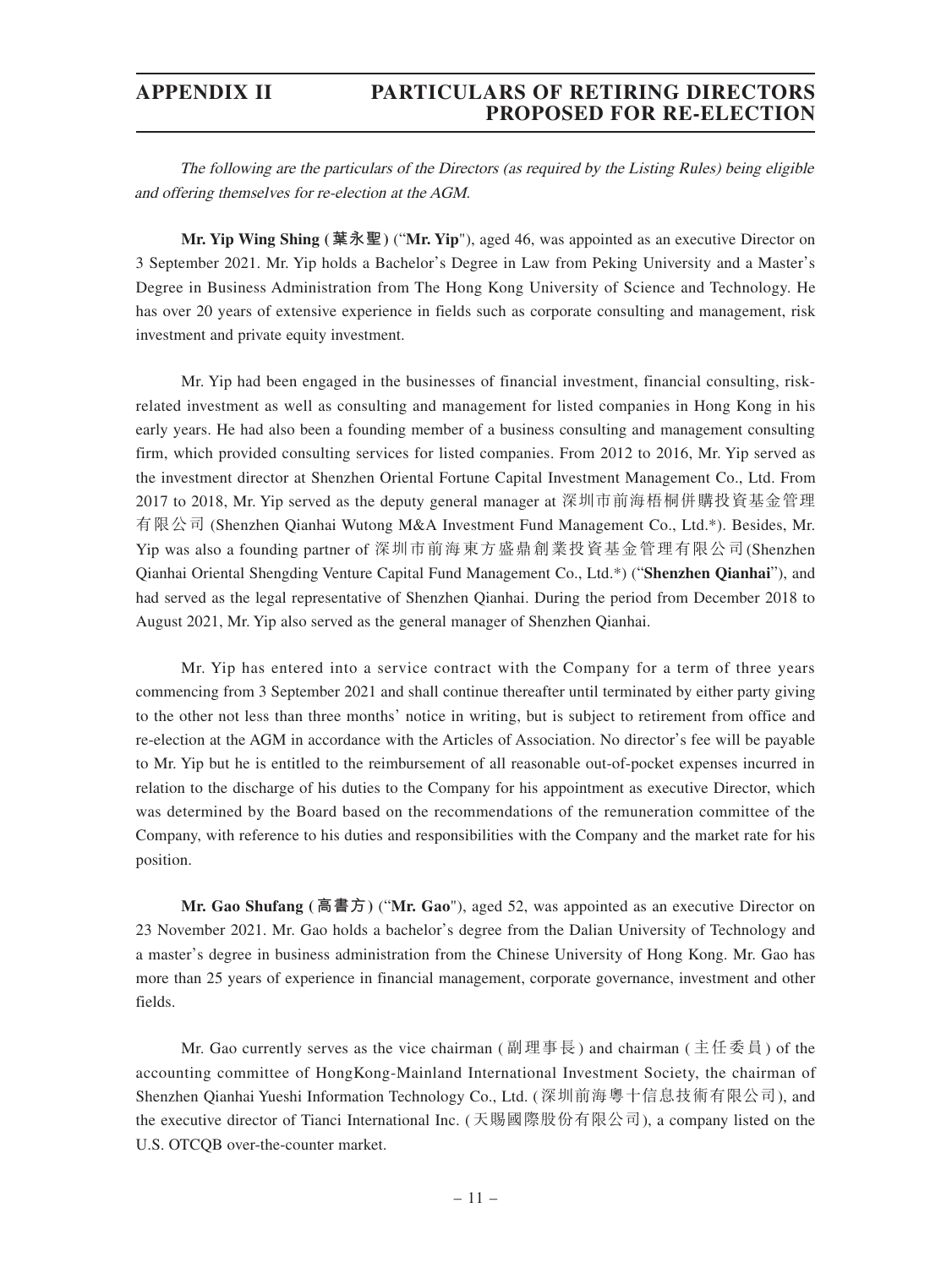From 2012 to 2016, he served as the president of Ocean China Group Holdings Limited (海華集 團控股有限公司). From 2016 to 2017, he served as the chief executive officer of Aceso Life Science Group Limited (stock code: 474), a company listed on the Main Board of the Stock Exchange. From October 2018 to September 2019, Mr. Gao was the deputy general manager of Tibet Huayu Mining Co., Ltd. (stock code: 601020), a company listed on the Shanghai Stock Exchange. From September 2020 to July 2021, Mr. Gao served as the non-independent director and executive deputy general manager of Sichuan Golden Summit (Group) Joint-Stock Co., Ltd. (四川金頂(集團)股份有限公司) (stock code: 600678), a company listed on the Shanghai Stock Exchange.

Mr. Gao has entered into a service contract with the Company for a term of three years commencing from 23 November 2021 and shall continue thereafter until terminated by either party giving to the other not less than three months' notice in writing, but is subject to retirement from office and re-election at the AGM in accordance with the Articles of Association. No director's fee will be payable to Mr. Gao but he is entitled to the reimbursement of all reasonable out-of-pocket expenses incurred in relation to the discharge of his duties to the Company for his appointment as executive Director, which was determined by the Board based on the recommendations of the remuneration committee of the Company, with reference to his duties and responsibilities with the Company and the market rate for his position.

Save as disclosed herein, Mr. Yip and Mr. Gao are not connected with any existing Directors, senior management, substantial Shareholders or controlling Shareholders of the Company.

**Prof. Lau Chi Pang, J.P. ( 劉智鵬)** ("**Prof. Lau**"), aged 61, was appointed as an independent non-executive Director on 18 October 2019. He is responsible for supervising and providing independent advice to the Board.

Prof. Lau joined Lingnan University as an Assistant Lecturer since September 1993 and is currently a professor in the department of History, the associate vice-president (academic affairs and internal relations). He has also been a co-ordinator of the Hong Kong and South China Historical Research Programme of Lingnan University since August 2005. Prof. Lau also served as an independent non-executive director of Shengjing Bank Co., Ltd. (a company listed on the Main Board, stock code: 2066) from December 2014 to August 2018. Since September 2018, Prof. Lau has been an independent non-executive director of Future Bright Mining Holdings Limited (a company listed on the Main Board, stock code: 2212).

Since 2006, he has held various positions including chairman and advisor in various public advisory and statutory bodies and non-profit organisations. Prof. Lau has been an ex-officio member of the Heung Yee Kuk since April 2018, a member of the Advisory Council on the Environment since January 2017, the chairman of the Advisory Committee on Built Heritage Conservation since May 2016, a Justice of the Peace since July 2013 and an advisor of the Museum Expert Advisers for the Leisure and Cultural Services Department since April 2006.

Prof. Lau is also a current council member of the seventh Hong Kong Legislative Council.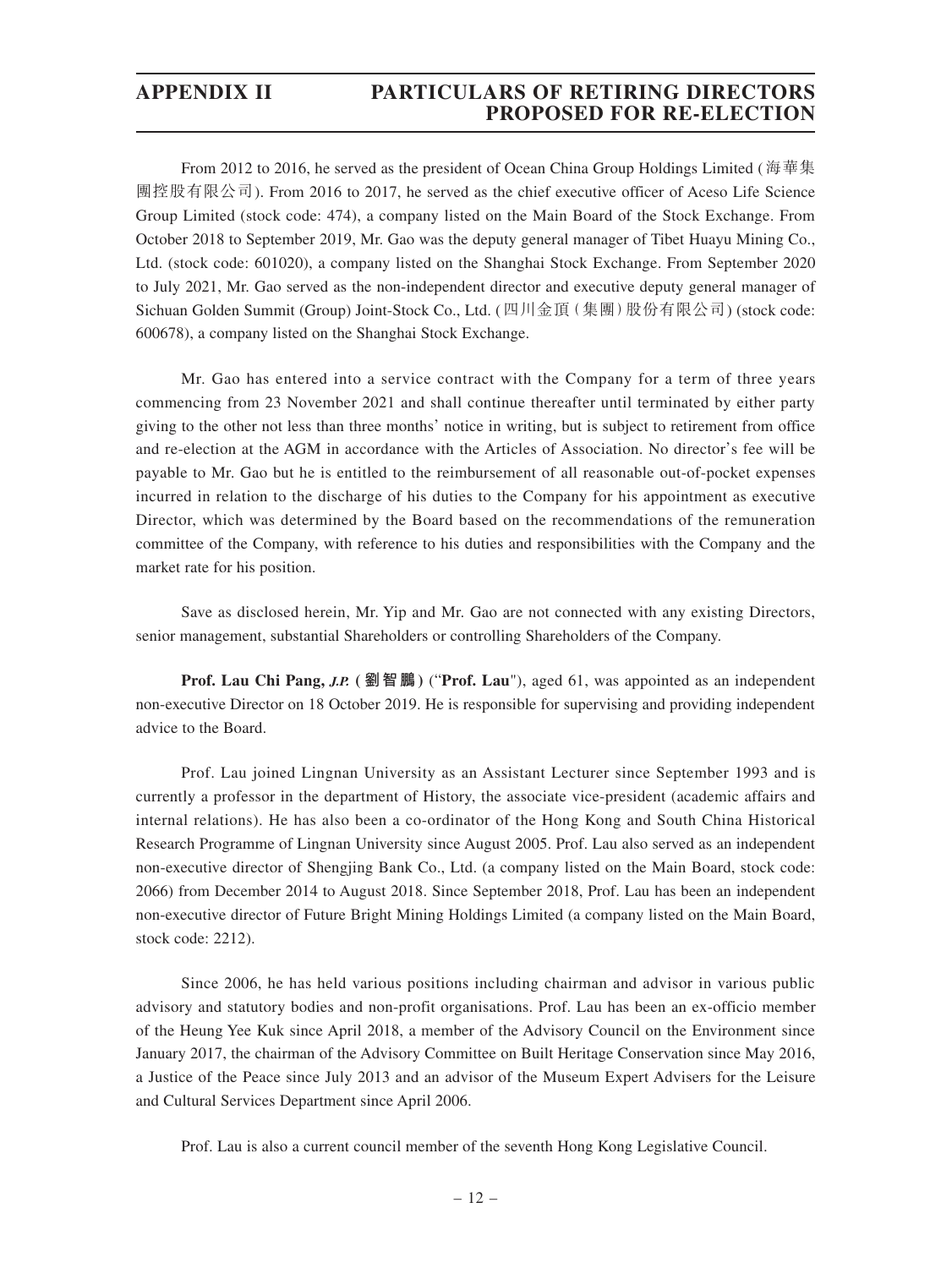Prof. Lau received a bachelor's degree in Arts from The University of Hong Kong in November 1984, a master's degree in philosophy from The University of Hong Kong in November 1987, and a doctoral degree in philosophy from the department of History of University of Washington in August 2000.

Prof. Lau had entered into an appointment letter with the Company for a term of three years commencing from the Listing Date renewable automatically for successive terms of one year each until terminated by either party giving to the other not less than three months' notice in writing, but is subject to retirement from office and re-election at the AGM in accordance with the Articles of Association. Prof. Lau is entitled to a director's fee of HK\$144,000 per annum as an independent non-executive Director, which was determined by the Board based on the recommendations of the remuneration committee of the Company, with reference to his duties and responsibilities with the Company and the market rate for his position.

**Mr. Chin Wai Keung Richard ( 錢偉強 )** ("**Mr. Chin**"), aged 72, was appointed as an independent non-executive Director on 25 August 2021. He has over 40 years of management experience in trading, contracting and finance businesses. Mr. Chin served as an executive director of Huiyin Holdings Group Limited (stock code: 1178), a company listed on the Main Board of The Stock Exchange of Hong Kong Limited from June 2020 to October 2020, and has been re-appointed as an executive director from 15 December 2020.

He was an executive director of Mansion International Holdings Limited (stock code: 8456), a company listed on GEM of the Stock Exchange, from November 2019 to July 2020. He was an executive director of Farnova Group Holdings Limited (stock code: 8153), a company listed on GEM of the Stock Exchange, from August 2014 to October 2018.

He was the chairman and an executive director of Union Asia Enterprise Holdings Limited (stock code: 8173), a company listed on GEM of the Stock Exchange, between 2006 and 2009. Mr. Chin was the deputy chairman and the chief executive officer of Richly Field China Development Limited (stock code: 313), a company listed on Main Board of the Stock Exchange, in between 2002 and 2004. In December 2000, Mr. Chin was an executive director of CMBC Capital Holdings Limited (stock code: 1141), a company listed on the Main Board of the Stock Exchange, and was re-designated as a non-executive director in December 2001. The said company had subsequently gone through a debt restructuring exercise with a group of bankers and the creditors, which was completed around May 2002.

Mr. Chin had entered into an appointment letter with the Company for a term of three years commencing from the 25 August 2021 renewable automatically for successive terms of one year each until terminated by either party giving to the other not less than three months' notice in writing, but is subject to retirement from office and re-election at the AGM in accordance with the Articles of Association. Mr. Chin is entitled to a director's fee of HK\$144,000 per annum as an independent non-executive Director, which was determined by the Board based on the recommendations of the remuneration committee of the Company, with reference to his duties and responsibilities with the Company and the market rate for his position.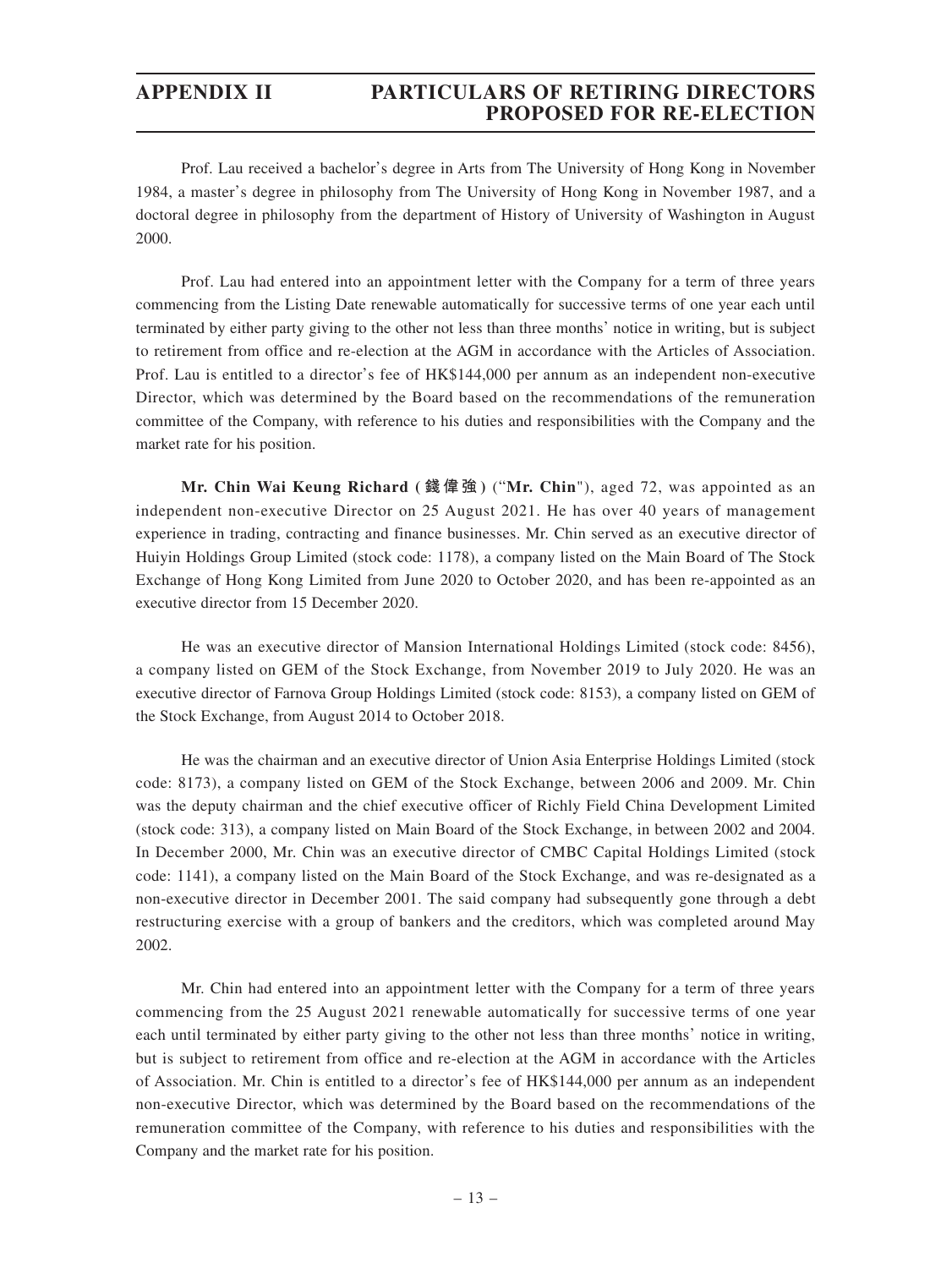**Prof. Mo Lai Lan ( 巫麗蘭 )** ("**Prof. Mo**"), aged 63, was appointed as an independent non-executive Director on 1 November 2021. obtained her bachelor and doctor of philosophy (PhD) degrees in Accountancy from the Chinese University of Hong Kong and master of business administration (MBA) degree from University of Birmingham in the United Kingdom. She is a fellow member of the Association of Chartered Certified Accountants (ACCA) and a member of the Hong Kong Institute of Certified Public Accountants (HKICPA). Prof. Mo joined City University of Hong Kong in 2011 as Professor of Accountancy and is currently the Associate Director of the Research Centre for Sustainable Hong Kong (CSHK), a strategic applied research center established at the City University of Hong Kong which aims at conducting impactful research in response to real-life sustainability challenges in Hong Kong and the region. Previously, Prof. Mo served as Professor and Head of the Department of Accountancy at Lingnan University from 2006 to 2011. She also had teaching and research experiences with other prominent research universities. Prior to joining the academia, Prof. Mo worked at a leading international certified public accountants firm as a professional auditor and a listed company as an internal auditor. Prof. Mo was a member of the Auditing & Assurance Standards Committee of the HKICPA from 2012 to 2017, a member of the Greater Bay Area Committee of the HKICPA in 2021, and a member of Board of Review (Inland Revenue Ordinance, Hong Kong) from 2015 to 2020. Currently, she is a member of the Financial Reporting Review Panel of the Financial Reporting Council and a Specialist of the Hong Kong Council for Accreditation of Academic & Vocational Qualifications (HKCAAVQ). Prof. Mo's research focuses on audit quality, tax compliance and corporate governance. At present, Prof. Mo also serves as an independent non-executive director of Chinasoft International Limited (stock code: 354), a company listed on the Main Board of the Stock Exchange.

Prof. Mo had entered into an appointment letter with the Company for a term of three years commencing from the 1 November 2021 renewable automatically for successive terms of one year each until terminated by either party giving to the other not less than three months' notice in writing, but is subject to retirement from office and re-election at the AGM in accordance with the Articles of Association. Prof. Mo is entitled to a director's fee of HK\$25,000 per month as an independent nonexecutive Director, which was determined by the Board based on the recommendations of the remuneration committee of the Company, with reference to her duties and responsibilities with the Company and the market rate for her position.

Save as disclosed herein, Mr. Yip, Mr. Gao, Prof. Lau, Mr. Chin and Prof. Mo have not held any directorships in other listed companies in the past three years nor have they held any other major appointments and professional qualifications. There is no information relating to Mr. Yip, Mr. Gao, Prof. Lau, Mr. Chin and Prof. Mo that are required to be disclosed pursuant to Rule  $13.51(2)(h)$  to (v) of the Listing Rules. Save as disclosed herein, there is no other matter in relation to the re-election of Mr. Yip, Mr. Gao, Prof. Lau, Mr. Chin and Prof. Mo that needs to be brought to the attention of the Shareholders and the Stock Exchange.

\* for identification purpose only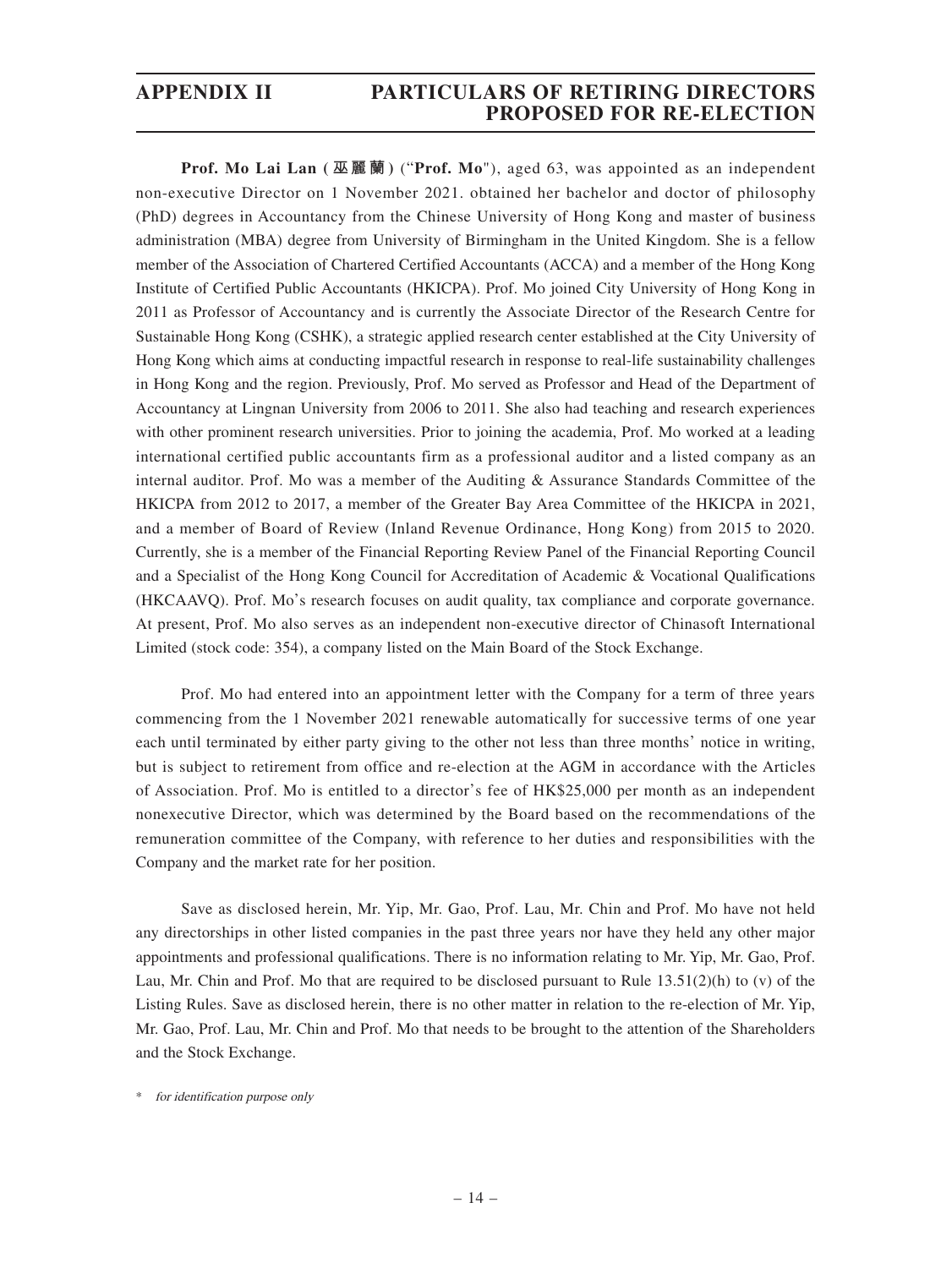

**NOTICE IS HEREBY GIVEN** that the annual general meeting (the "**AGM**") of Acme International Holdings Limited (the "**Company**") will be held at Unit A, 13/F., Yin Da Commercial Building, No. 181 Wai Yip Street, Kwun Tong, Kowloon, Hong Kong on Friday, 27 May 2022 at 10:30 a.m. for the following purposes:

#### **As ordinary business:**

- 1. To receive, consider and adopt the audited consolidated financial statements together with the directors' report and the independent auditor's report of the Company and its subsidiaries for the year ended 31 December 2021.
- 2. (a) To re-elect, each as a separate resolution, the following retiring directors of the Company (each a "**Director**", together with all other directors of the Company, the "**Directors**"):
	- (i) Mr. Yip Wing Shing as an executive Director;
	- (ii) Mr. Gao Shufang as an executive Director;
	- (iii) Prof. Lau Chi Pang *J.P.* as an independent non-executive Director;
	- (iv) Mr. Chin Wai Keung Richard as an independent non-executive Director; and
	- (v) Prof. Mo Lai Lan as an independent non-executive Director.
	- (b) To authorise the board of directors (the "**Board**") to fix the remuneration of the Directors.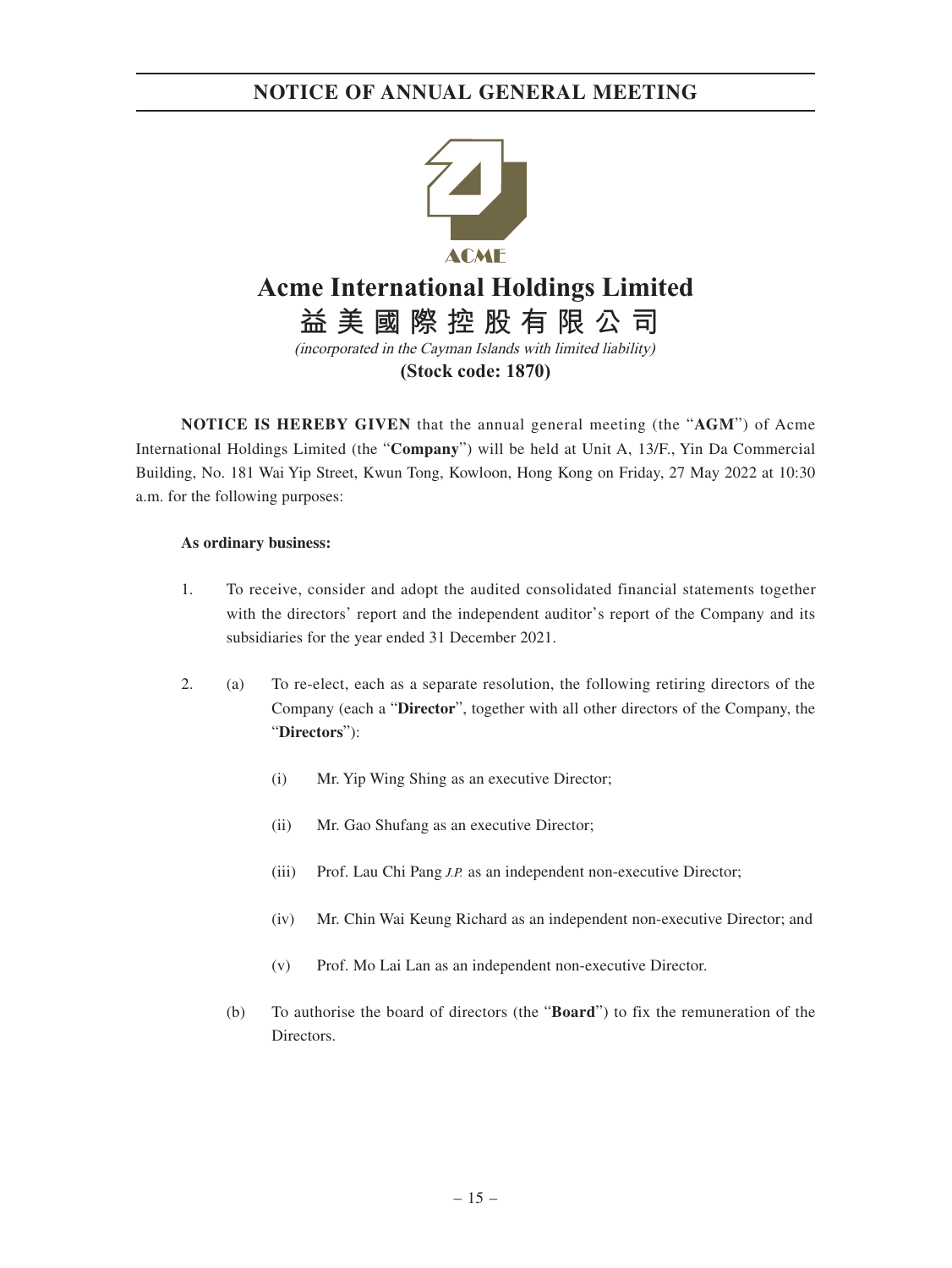3. To re-appoint PricewaterhouseCoopers as auditor of the Company and to authorise the Board to fix its remuneration.

To consider and, if thought fit, pass with or without amendments, the following resolutions as ordinary resolutions:

## 4. "**THAT**:

- (a) subject to sub-paragraph (c) below, pursuant to the Rules Governing the Listing of Securities on The Stock Exchange of Hong Kong Limited (the "**Listing Rules**"), the exercise by the Directors during the Relevant Period (as hereinafter defined) of all the powers of the Company to allot, issue and otherwise deal with any additional shares of the Company (the "**Shares**") and to make or grant offers, agreements and options (including but not limited to warrants, bonds and debentures convertible into Shares) which might require the exercise of such power be and is hereby generally and unconditionally approved;
- (b) the approval in sub-paragraph (a) above shall authorise the Directors during the Relevant Period (as hereinafter defined) to make or grant offers, agreements and options (including but not limited to warrants, bonds and debentures convertible into Shares) which might require the exercise of such power after the end of the Relevant Period (as hereinafter defined);
- (c) the aggregate number of Shares allotted or agreed conditionally or unconditionally to be allotted or issued (whether pursuant to an option or otherwise) and issued by the Directors pursuant to the approval in sub-paragraph (a) above, otherwise than pursuant to (i) a Rights Issue (as hereinafter defined); or (ii) the exercise of options which may be granted under any share option scheme or under any option scheme or similar arrangement for the time being adopted for the grant or issue to Directors, officers and/or employees of the Company and/or any of its subsidiaries or any other person of Shares or rights to acquire Shares; or (iii) any scrip dividend scheme or similar arrangement providing for the allotment and issue of Shares in lieu of the whole or part of a dividend on Shares in accordance with the articles of association of the Company in force from time to time; or (iv) a specific authority granted by the shareholders of the Company in general meeting, shall not exceed 20% of the total number of Shares in issue as at the date of the passing of this resolution and the said approval shall be limited accordingly; and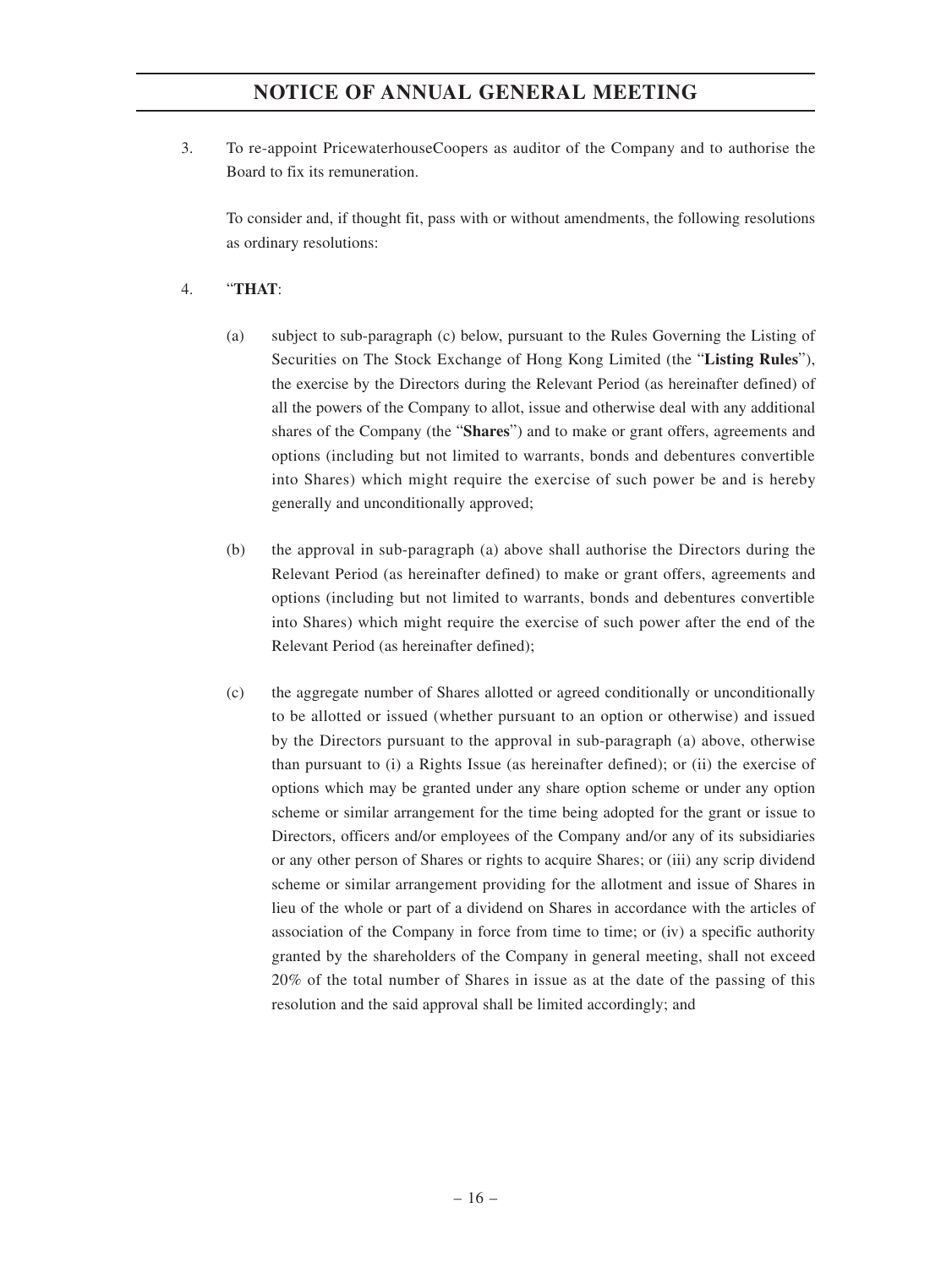(d) for the purposes of this resolution:

"**Relevant Period**" means the period from the date of the passing of this resolution until whichever is the earliest of:

- (i) the conclusion of the next annual general meeting of the Company;
- (ii) the expiration of the period within which the Company is required by any applicable laws of the Cayman Islands or its articles of association to hold its next annual general meeting; and
- (iii) the time when such mandate is varied, revoked or renewed by an ordinary resolution of the Company in a general meeting.

"**Rights Issue**" means an offer of Shares, or offer or issue of warrants, options or other securities of the Company giving rights to subscribe for Shares, open for a period fixed by the Directors to holders of Shares or any class thereof on the register on a fixed record date in proportion to their then holdings of such Shares or class thereof (subject to such exclusion or other arrangements as the Directors may deem necessary or expedient in relation to fractional entitlements or having regard to any restrictions or obligations under the laws of, or the requirements of any recognised regulatory body or any stock exchange in, any territory applicable to the Company)."

## 5. "**THAT**:

- (a) subject to sub-paragraph (b) below, the exercise by the Directors during the Relevant Period (as hereinafter defined) of all the powers of the Company to purchase its own shares on The Stock Exchange of Hong Kong Limited (the "**Stock Exchange**") or any other exchange on which the shares of the Company may be listed and which is recognised by the Securities and Futures Commission of Hong Kong and the Stock Exchange for this purpose, subject to and in accordance with all applicable laws and/or the requirements of the Listing Rules or of any other stock exchange as amended from time to time, be and the same is hereby generally and unconditionally approved;
- (b) the aggregate number of the shares of the Company which may be purchased by the Company pursuant to the approval in sub-paragraph (a) above during the Relevant Period shall not exceed 10% of the total number of Shares in issue as at the date of the passing of this resolution and the said approval shall be limited accordingly; and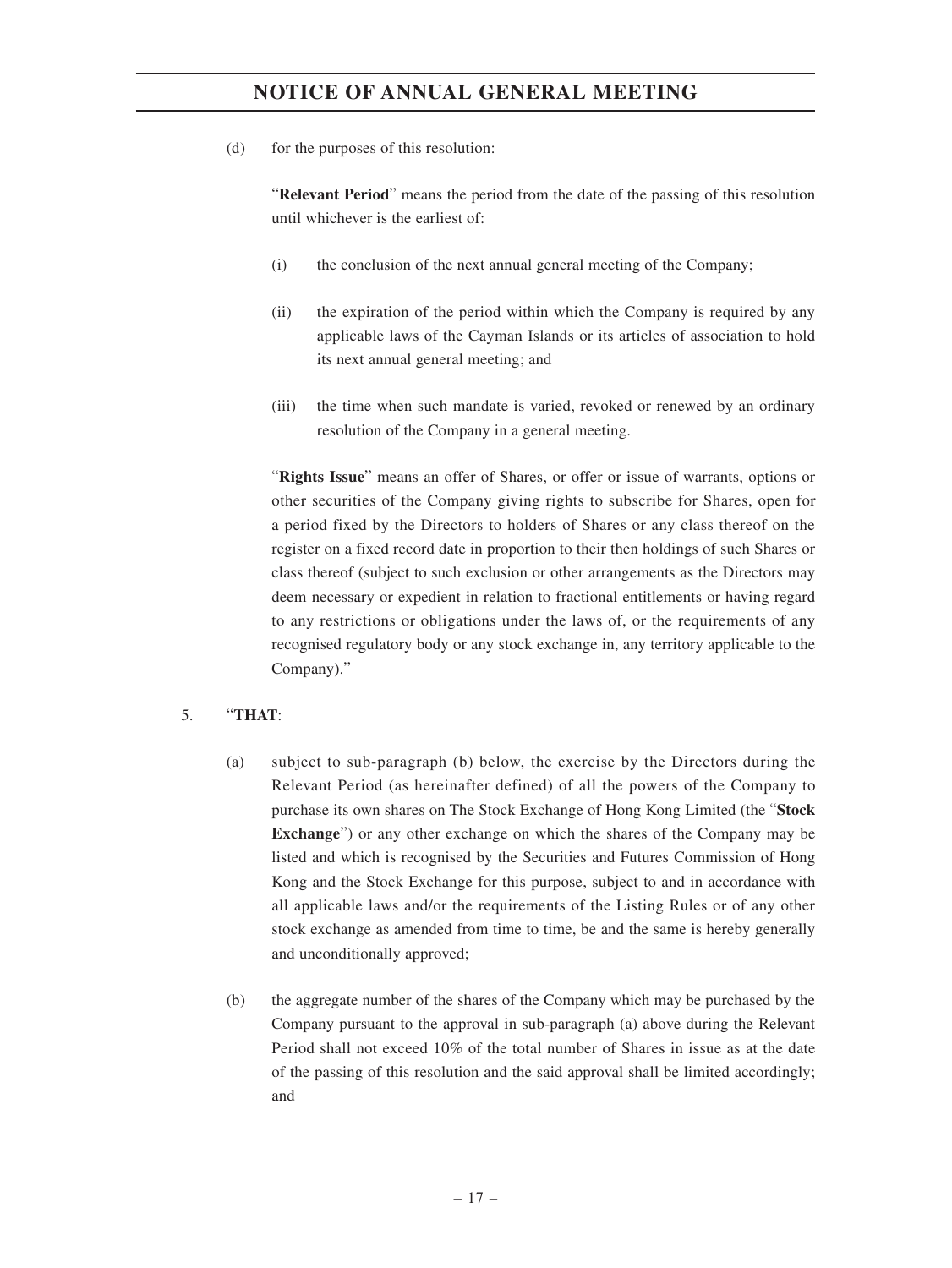(c) for the purposes of this resolution:

"**Relevant Period**" means the period from the date of the passing of this resolution until whichever is the earliest of:

- (i) the conclusion of the next annual general meeting of the Company;
- (ii) the expiration of the period within which the Company is required by any applicable laws of the Cayman Islands or its articles of association to hold its next annual general meeting; and
- (iii) the time when such mandate is varied, revoked or renewed by an ordinary resolution of the Company in a general meeting."
- 6. "**THAT** conditional upon resolutions numbered 4 and 5 above being passed, the general mandate granted to the Directors to exercise the powers of the Company to allot, issue and otherwise deal with shares of the Company pursuant to resolution numbered 4 above be and is hereby extended by the addition to the aggregate number of the shares of the Company which may be allotted by the Directors pursuant to such general mandate of an amount representing the aggregate number of the shares of the Company bought back by the Company under the authority granted pursuant to resolution numbered 5 above, provided that such amount shall not exceed 10% of the aggregate number of the Shares in issue at the date of passing of this resolution."

By Order of the Board **Acme International Holdings Limited 益美國際控股有限公司 Kwan Kam Tim**  Chairman

Hong Kong, 26 April 2022

As at the date of this notice, the Board comprises seven members, of which Mr. Kwan Kam Tim, Ms. Leung Ng Mui May, Mr. Yip Wing Shing and Mr. Gao Shufang are the executive Directors of the Company; and Prof. Lau Chi Pang, J.P., Mr. Chin Wai Keung Richard and Prof. Mo Lai Lan are the independent non-executive Directors of the Company.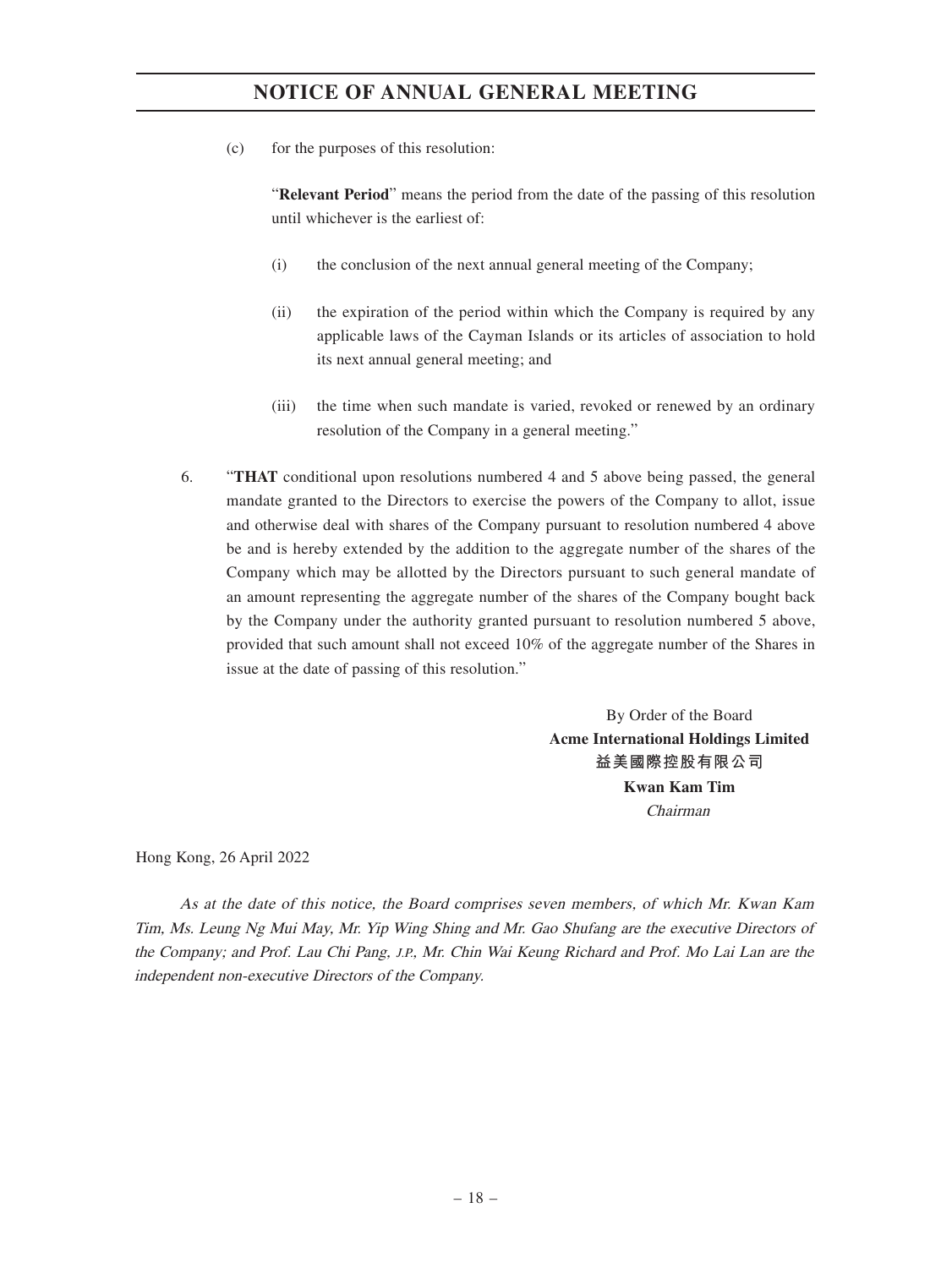Notes:

- 1. A shareholder entitled to attend and vote at the meeting or any adjournment thereof is entitled to appoint another person as his/her proxy to attend and vote for him/her. A shareholder who is the holder of two or more shares in the share capital of the Company may appoint more than one proxy. A proxy need not be a shareholder of the Company.
- 2. To be valid the proxy form together with the power of attorney or other authority (if any) under which it is signed or a notarially certified copy thereof, must be lodged with the Company's branch share registrar and transfer office in Hong Kong, Tricor Investor Services Limited, at Level 54, Hopewell Centre, 183 Queen's Road East, Hong Kong not less than 48 hours before the time fixed for holding the meeting or any adjournment thereof.
- 3. Delivery of proxy form shall not preclude a shareholder from attending and voting in person at the meeting or any adjournment thereof and in such event, the proxy form shall be deemed to be annulled.
- 4. The register of members of the Company will be closed from Tuesday, 24 May 2022 to Friday, 27 May 2022 (both days inclusive), during which period no transfer of shares will be registered. In order to have right to attend and vote at the meeting or any adjournment thereof, all transfers accompanied by the relevant share certificates must be lodged with the Company's branch share registrar and transfer office in Hong Kong, Tricor Investor Services Limited, at Level 54, Hopewell Centre,183 Queen's Road East, Hong Kong not later than 4:30 p.m. on Monday, 23 May 2022.